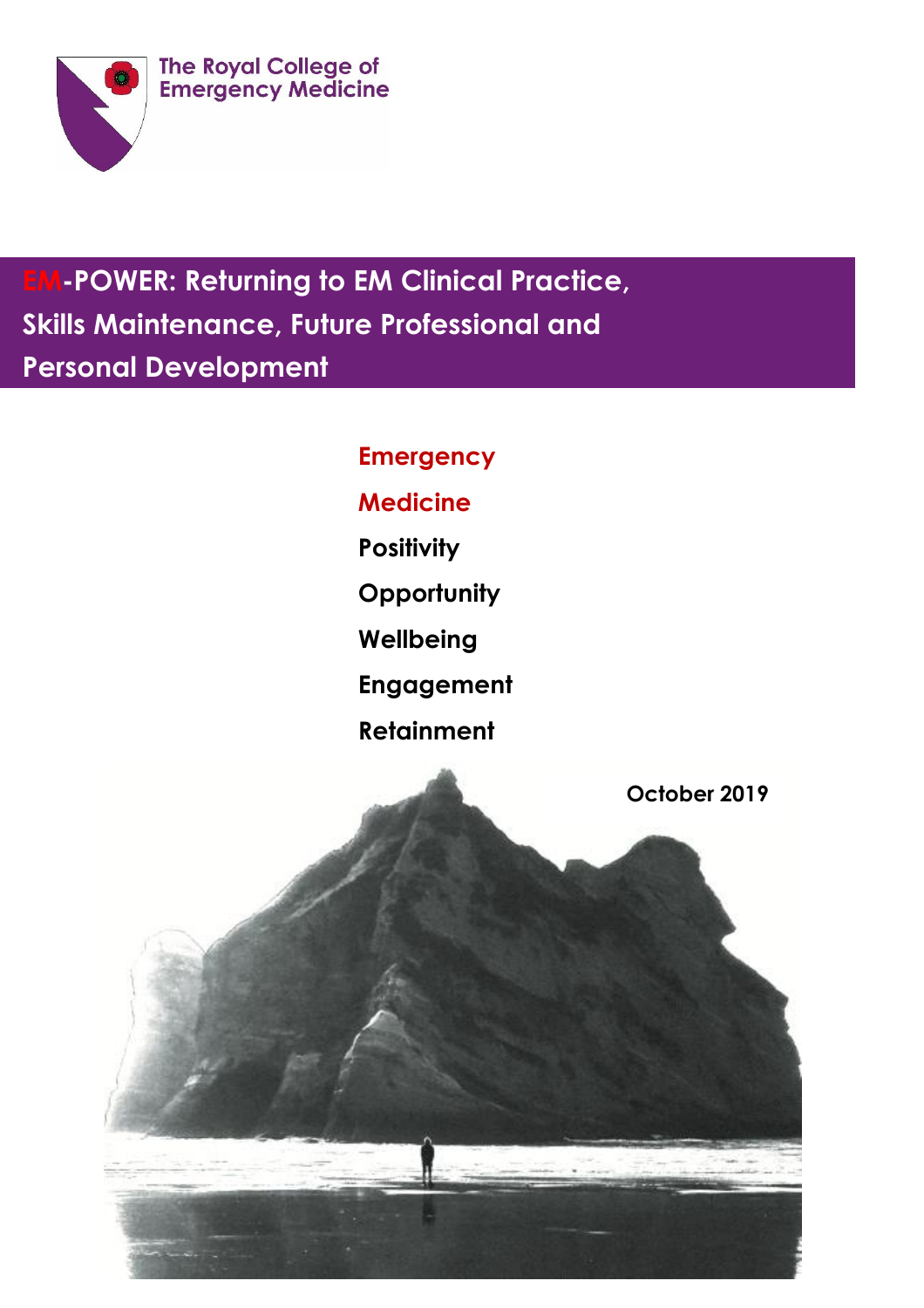# **Contents**

| Existing Guidance: Other Specialties (Non-EM) & Educational Courses 22 |  |
|------------------------------------------------------------------------|--|
|                                                                        |  |
|                                                                        |  |

THE UP E C

EM-POWER: Returning to EM Clinical Practice, Skills Maintenance, Future Professional and Personal Development (Oct 2019)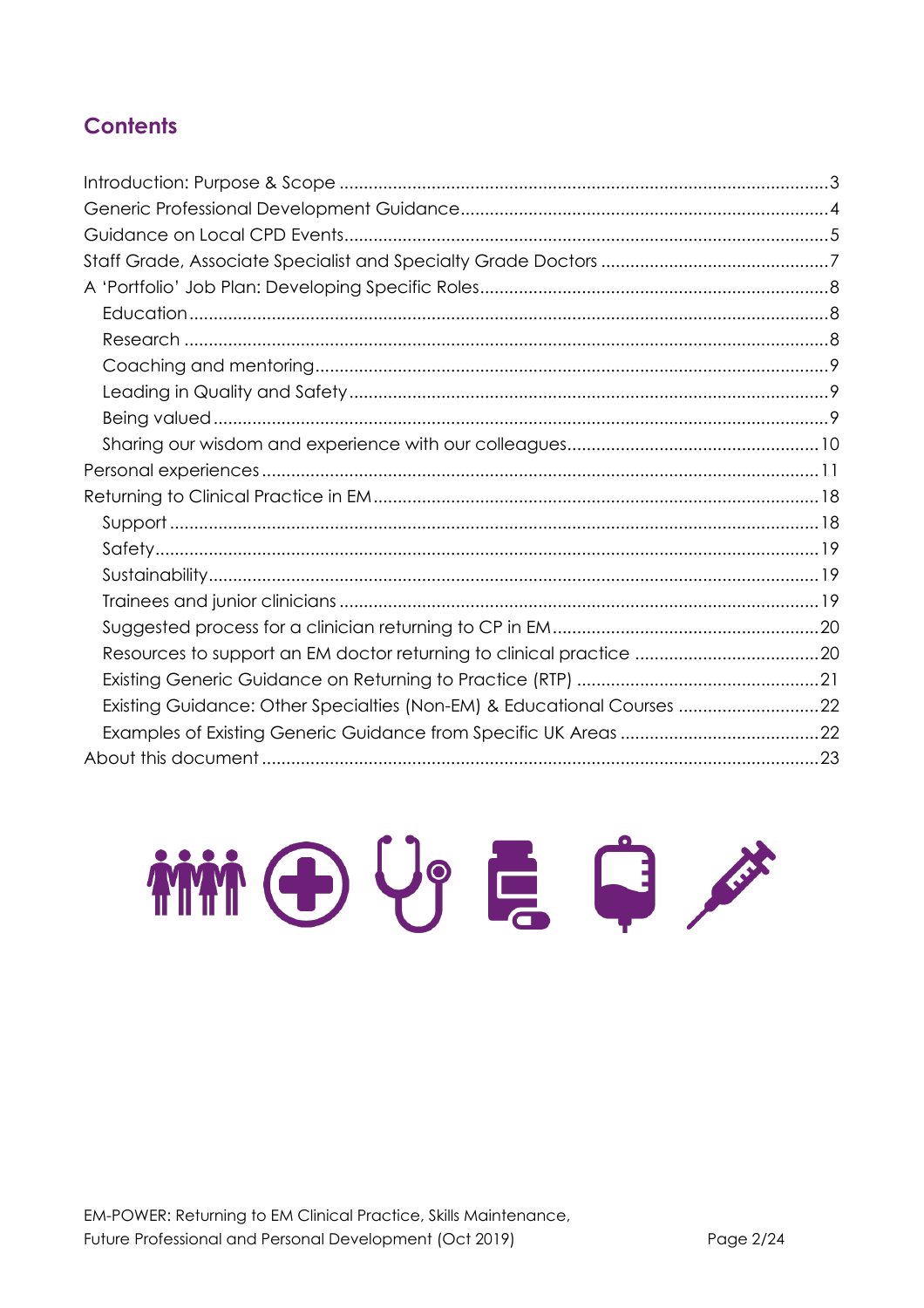## <span id="page-2-0"></span>**Introduction: Purpose & Scope**

A career in EM is an exciting and rewarding choice. Few specialities have the privilege of caring for such a wide variety of patients with such wide-ranging acute pathology. It is increasingly recognised that working in such an intensive environment can prove emotionally and physically tiring. RCEM would like to encourage EM physicians of all grades to develop and maintain careers which are sustainable, balanced and supported with robust ongoing professional development as a priority.

The purpose of this document is to highlight the various strategies available for ongoing professional development and to increase awareness of the portfolio job plan. It includes personal experiences from EM physicians who have adopted this career approach successfully.

The document then goes on to provide advice and resources for those doctors returning to EM after a period of absence from clinical practice, be this for professional or personal reasons. RCEM recognises that a return to clinical practice in EM should be supported, safe and should promote sustainable working practices.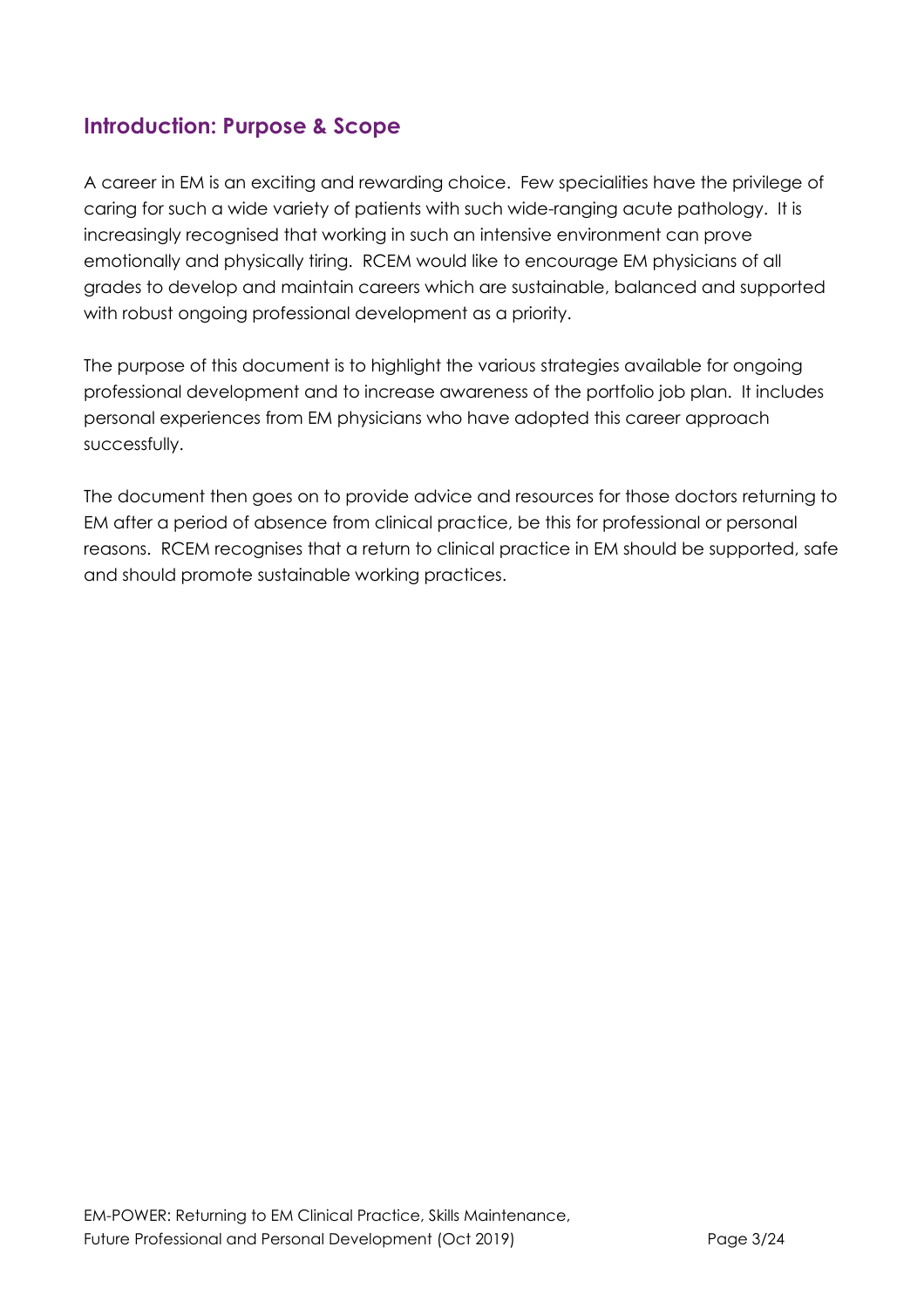# <span id="page-3-0"></span>**Generic Professional Development Guidance**

There is a wealth of formal guidance available on the definition of CPD, the regulations related to the amount and type of CPD recommended by professional bodies. This includes guidance already published by RCEM in August 2017 and resources linked on the college website within the CPD section.

RCEM has an easily accessible online CPD diary accessed via RCEMLearning which is linked below. In addition, there are now some useful Apps that you can use to record your own CPD activities and twitter handles with current CPD updates.



### **Key resources**

- [General Medical Council CPD Guidance](https://www.gmc-uk.org/education/standards-guidance-and-curricula/guidance/continuing-professional-development)
- [Get the GMC My CPD App](https://www.gmc-uk.org/education/standards-guidance-and-curricula/guidance/continuing-professional-development/get-the-my-cpd-app)
- [Academy of Medical Royal Colleges CPD Guidance](http://www.aomrc.org.uk/revalidation-cpd/cpdfaqs/)
- [Non-Clinical Work and Revalidation Guidance from the AOMRC](https://www.england.nhs.uk/mids-east/wp-content/uploads/sites/7/2014/11/non-standard-clinical-work-revalidation.pdf)
- [RCEM CPD Guidance August 2017](https://www.rcem.ac.uk/docs/Continual%20Professional%20Development/THE%20ROYAL%20COLLEGE%20OF%20EMERGENCY%20MEDICINE%20CPD%20GUIDANCE%202017%20FINAL.pdf)
- [RCEM CPD Diary webpage](https://www.rcem.ac.uk/RCEM/Professionals/Professional_Development/CPD/RCEM/ForProfessionals/Professional_Development/ContinuingProfessionalDevelopment.aspx)
- [RCEM CPD Guidance links recommended documents](https://www.rcem.ac.uk/RCEM/ForProfessionals/Professional_Development/ContinuingProfessionalDevelopment.aspx?WebsiteKey=b3d6bb2a-abba-44ed-b758-467776a958cd&hkey=30da4b89-b4ad-4abe-a13b-51791e92c010&CPD=3#CPD)
- [Log into your RCEM CPD diary through RCEMLearning](https://www.rcemlearning.co.uk/)

### **Key Twitter handles**

- [RCEM @RCollEM](https://twitter.com/RCollEM?ref_src=twsrc%5Egoogle%7Ctwcamp%5Eserp%7Ctwgr%5Eauthor)
- [@RCEM\\_CPD](https://twitter.com/RCEM_CPD)
- [@RCEMevents](https://twitter.com/RCEMevents)
- [@RCEMLearning](https://twitter.com/RCEMLearning)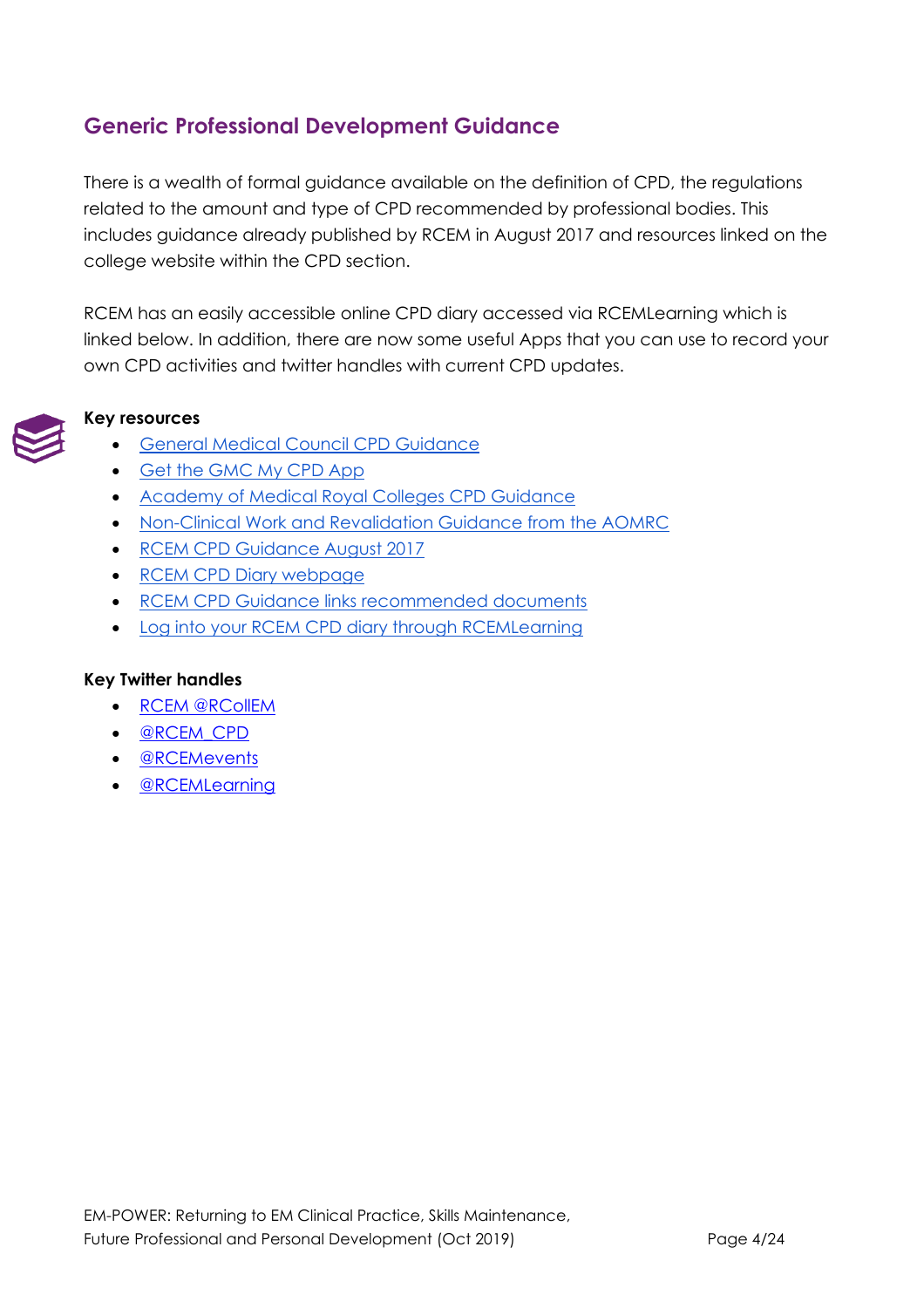# <span id="page-4-0"></span>**Guidance on Local CPD Events**

EM CPD Events that focus on maintaining and enhancing 'core' EM skills should be tailored to suit Consultants, Staff Grade, Associate Specialist and Specialty Grade (SAS)Doctors. It remains the responsibility of the individual Emergency Physician to determine their own specific CPD needs in discussion with their appraiser. Further advice can be sought from peers, senior colleagues or indeed a coach or mentor.

Trusts must recognise that maintaining skills in Advanced Life Support, Advanced Trauma Life Support and Advanced Paediatric Life Support are essential for Emergency Physicians and as such adequate time and funding is required to engage in these courses regularly as participant, faculty member or course director. There should be the option for locally coordinated one day Life Support Skill revalidation courses as well as a two- or three-day full course if required. The RCEM position statement regarding advanced Life Support CPD is published on the website and accessed [here.](https://www.rcem.ac.uk/docs/RCEM%20Guidance/RCEM%20Position%20statement%20-%20Advanced%20Life%20Support.pdf)

In addition, CPD events should be available that focus on senior and established Emergency Physician's educational needs. These might include practical educational courses focussed upon advanced skills within certain curriculum areas, for example advanced musculoskeletal and trauma skills, advanced obstetric emergency skills or advanced diagnostic skills in performing ultrasound or the interpretation of radiological investigations.

In a recent EMJ commentary entitled *[What skills, when and how often?](https://emj.bmj.com/content/36/5/264)* **Dr Ruth Brown,** describes how:

*'The practice of emergency medicine requires a range of knowledge, skills, behaviours and attributes. The breadth of case mix presenting to the average department encompasses all ages and acuities and demands highly sophisticated critical thinking to determine diagnosis and optimal treatment, and a portfolio of procedural skills for immediate and time-dependent interventions.*"

This article is certainly worth reviewing prior to planning CPD events that contain practical EM skills.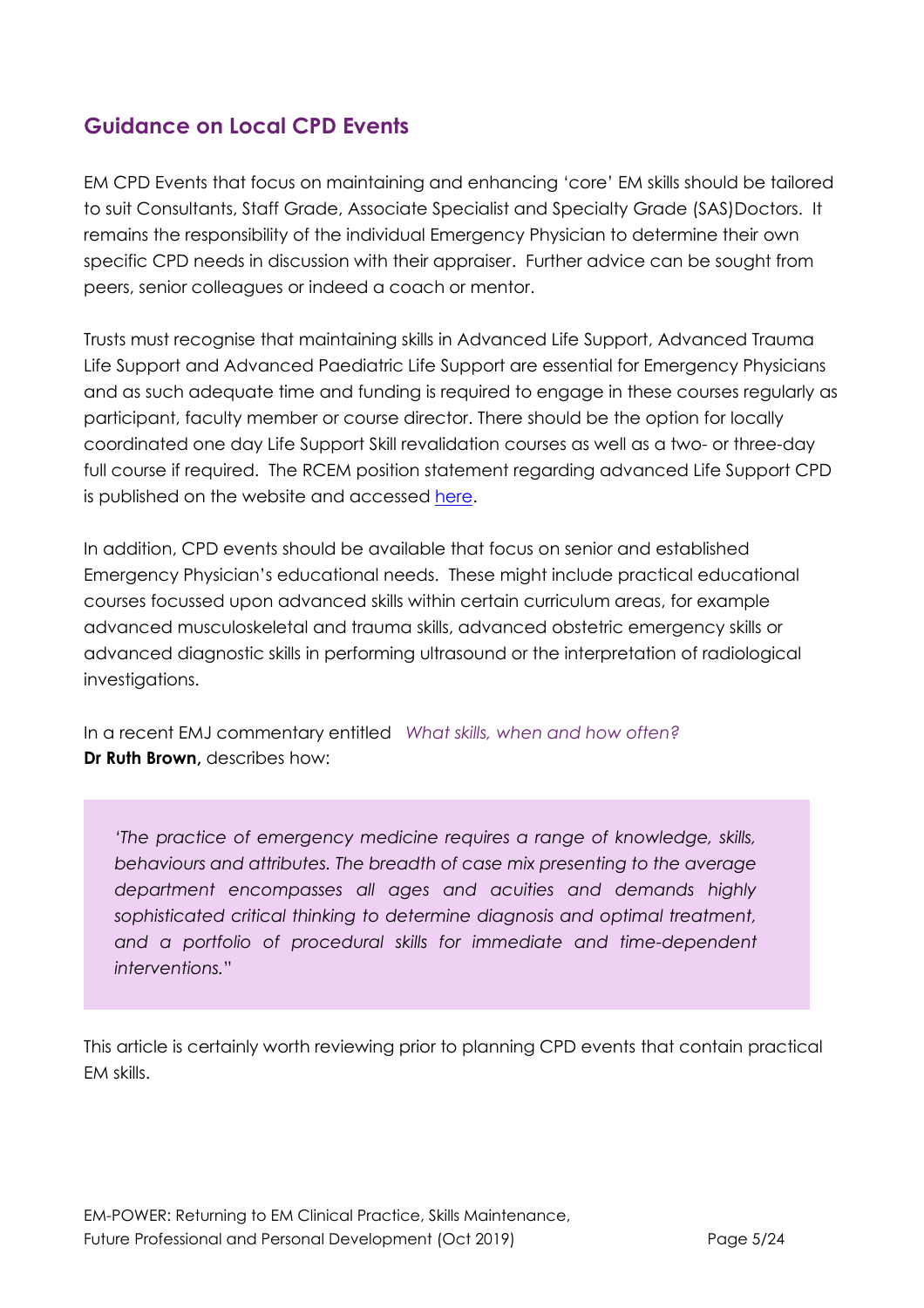Further to this, EM CPD may include that which is required to fulfil specific additional roles such as medical and multidisciplinary education, mentoring, coaching, quality improvement, clinical governance, leadership, research and development.

Evidently, adequate job planning, and SPA allocation is essential for the maintenance of essential Emergency Medicine CPD.



### **Key resources**

- **BMA Job Planning Advice for Consultants**
- [RCEM SPA activity and duration exemplar](https://www.rcem.ac.uk/docs/Workforce/SPA%20activity%20and%20duration%20exemplar.pdf)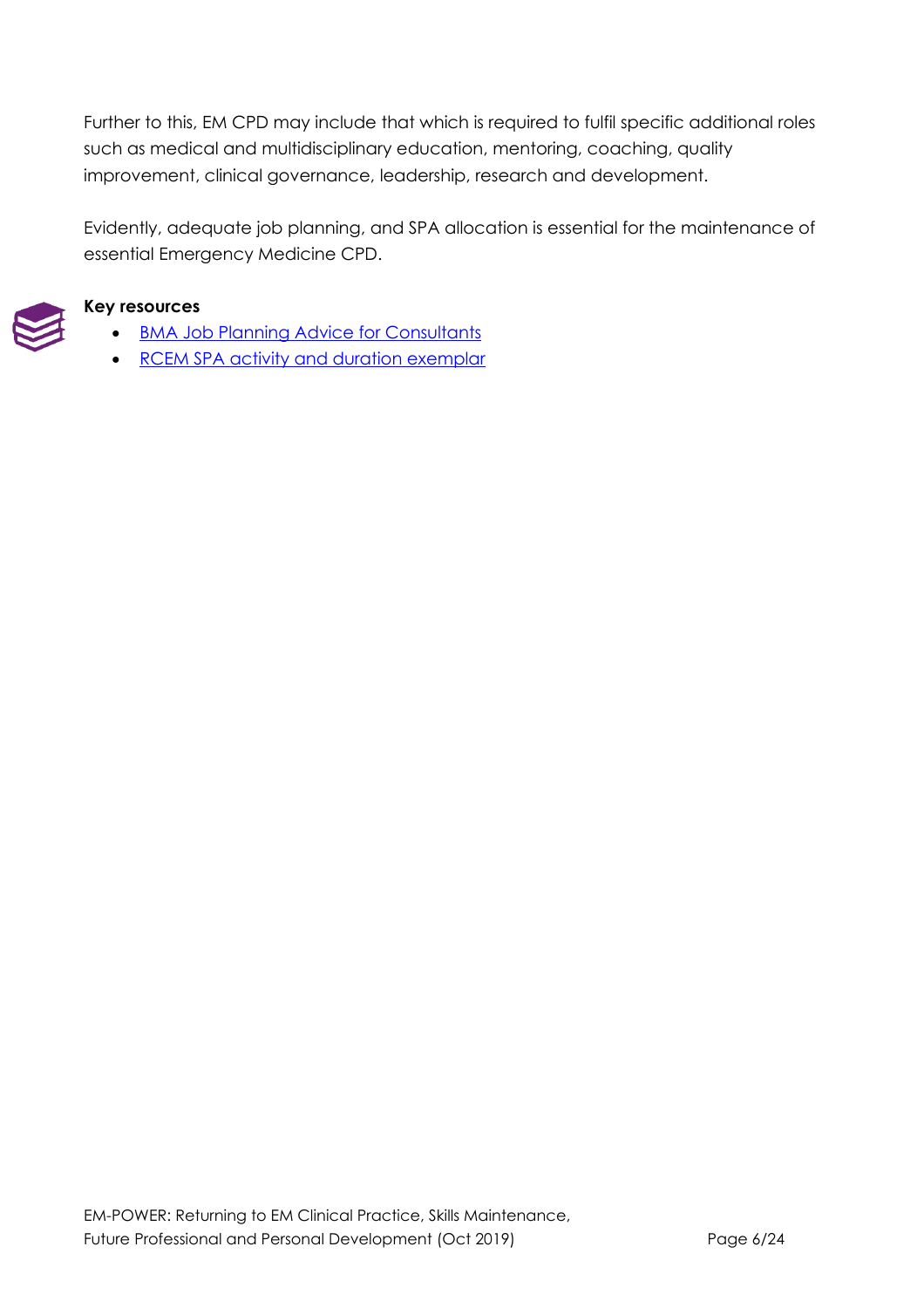# <span id="page-6-0"></span>**Staff Grade, Associate Specialist and Specialty Grade Doctors**

Many emergency departments (EDs) have established specialty doctors. It is crucial that the same principles of continued professional development and sustainable working practices also apply to this important group of doctors.

Careful consideration should be given to rota planning considering both short- and longterm sustainability to enable a successful and enjoyable career in EM. Those who wish to complete RCEM examinations and/or consider the CESR route onto the specialist register should be supported and offered appropriate training. This might include secondments to other specialties, advanced life support courses, RCEM and FASSGEM annual conferences, study leave and local/national training advice.

It is essential that specialty doctors should feel valued by their consultant colleagues, have adequate SPA time and be engaged in all departmental activities. These Emergency Physicians should not be overburdened by the clinical demands of the ED to the detriment of their own continued professional development.



### **Key resources**

- [BMA Job Planning Advice for SAS doctors](https://www.bma.org.uk/advice/employment/job-planning/job-planning-for-sas)
- FASSGEM [Forum for Associate Specialist and Staff Grade Doctors in EM](https://www.rcem.ac.uk/RCEM/Professionals/EMTA_FASSGEM/FASSGEM/RCEM/ForProfessionals/EMTA_FASSGEM/FASSGEM.aspx)
- FASSGEM [@FASSGEM Forum for Associate Specialist and Staff Grade Doctors in](https://www.rcem.ac.uk/RCEM/Professionals/EMTA_FASSGEM/FASSGEM/RCEM/ForProfessionals/EMTA_FASSGEM/FASSGEM.aspx)  [Emergency Medicine](https://www.rcem.ac.uk/RCEM/Professionals/EMTA_FASSGEM/FASSGEM/RCEM/ForProfessionals/EMTA_FASSGEM/FASSGEM.aspx)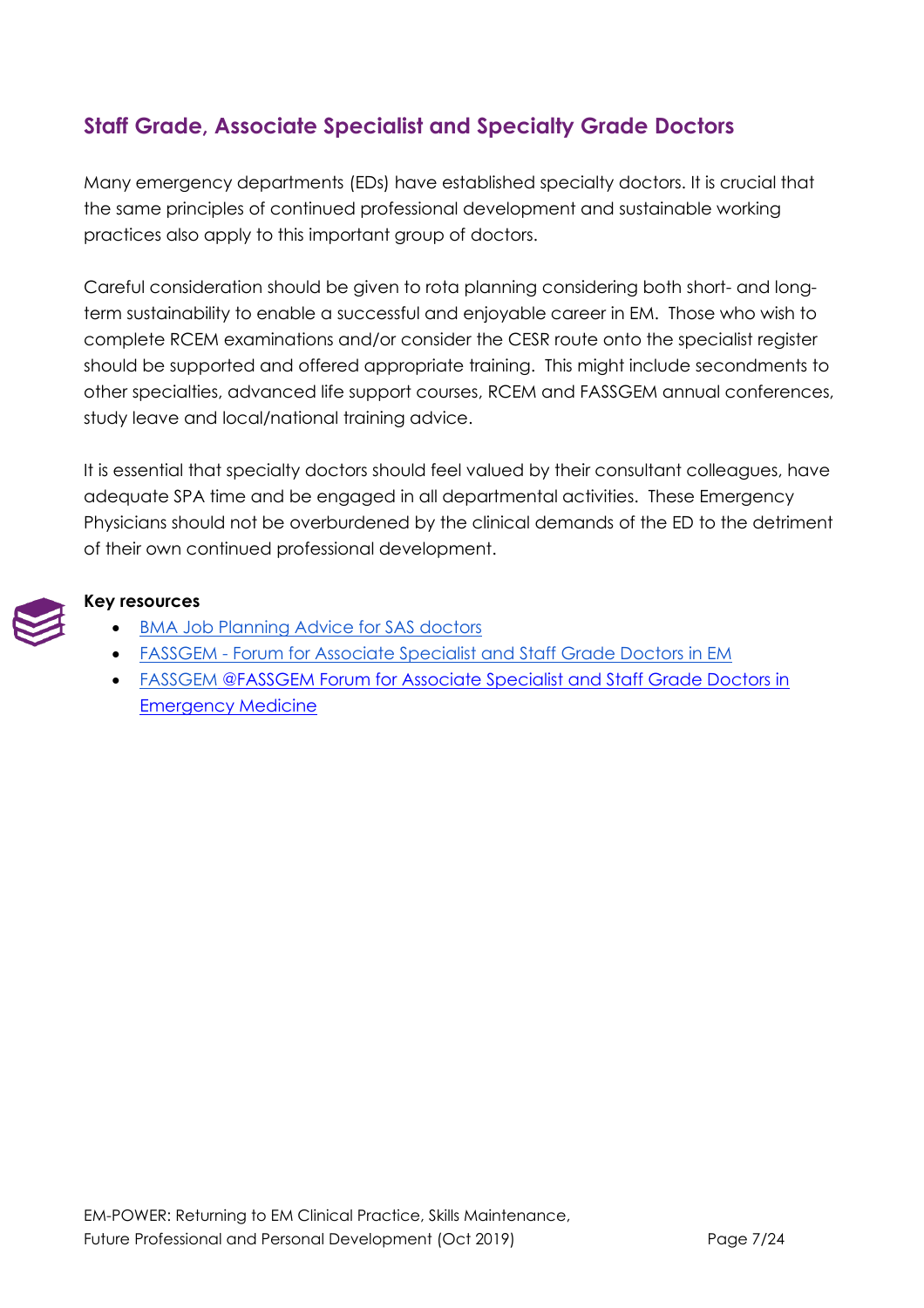# <span id="page-7-0"></span>**A 'Portfolio' Job Plan: Developing Specific Roles**

With experience and seniority can come a new or changing emphasis within an individual Emergency Physician's job plan. This may be driven by multiple factors; departmental clinical and non-clinical needs, personal interest and enthusiasm, health and family life, and towards the latter part of their career the potential desire to reduce the intensity or frequency of working hours. EM Consultants and Senior Doctors should be encouraged to develop these interests in a formal way throughout their careers enabling joy in work, longevity in clinical working and lifetime career satisfaction.

### <span id="page-7-1"></span>**Education**

Formal roles exist in both undergraduate and postgraduate education such as College Tutor, Lead for Undergraduate Education, Simulation Centre Educational Coordinator, Director of Medical Education and many others. In order to undertake these there may be a need to acquire a formal qualification in medical education. Completing further qualifications will require both financial support and adequate time factored into career planning. Further opportunities exist within online education forums and FOAMed.



### **Key resources**

- BMJ Article [Selecting the right postgraduate course in medical education](https://www.bmj.com/content/352/bmj.h6883)
- Example course [MSc Medical Education through RCP London](https://www.rcplondon.ac.uk/education-practice/courses/msc-medical-education)
- [Contribute to RCEMlearning; cases, learning sessions and SAQ examples](https://www.rcemlearning.co.uk/contribute/)
- Example [St. Emlyn's Emergency Medicine FOAMED](https://www.stemlynsblog.org/)
- Example [St. Mungo's Emergency Department Education](https://stmungos-ed.com/blog)

#### <span id="page-7-2"></span>**Research**

Developing research within EM is crucial. Research drives positive change. In order to be successful, this requires organisations to recognise the need for support, to ensure appropriate training for those leading research and time to undertake research projects.



### **Key resources**

- [EMJ The Role of Research in Emergency Medicine](https://blogs.bmj.com/emj/2018/01/31/the-role-of-research-in-emergency-medicine-training/)
- [RCEM Top 30 Emergency Medicine Research Priorities](https://www.rcem.ac.uk/docs/Research/FINAL%20ranking%20top%2030%20v2.pdf)
- **TERN** [Trainee Emergency Research Network](https://www.rcemlearning.co.uk/foamed/about-tern/)
- **EMERGE [Emergency Medicine Research Group of Edinburgh](http://www.emergeresearch.org/)**
- Manchester EMERGING [Emergency Medicine and Intensive Care Research Group](http://www.stemlynsblog.org/research/emerging/)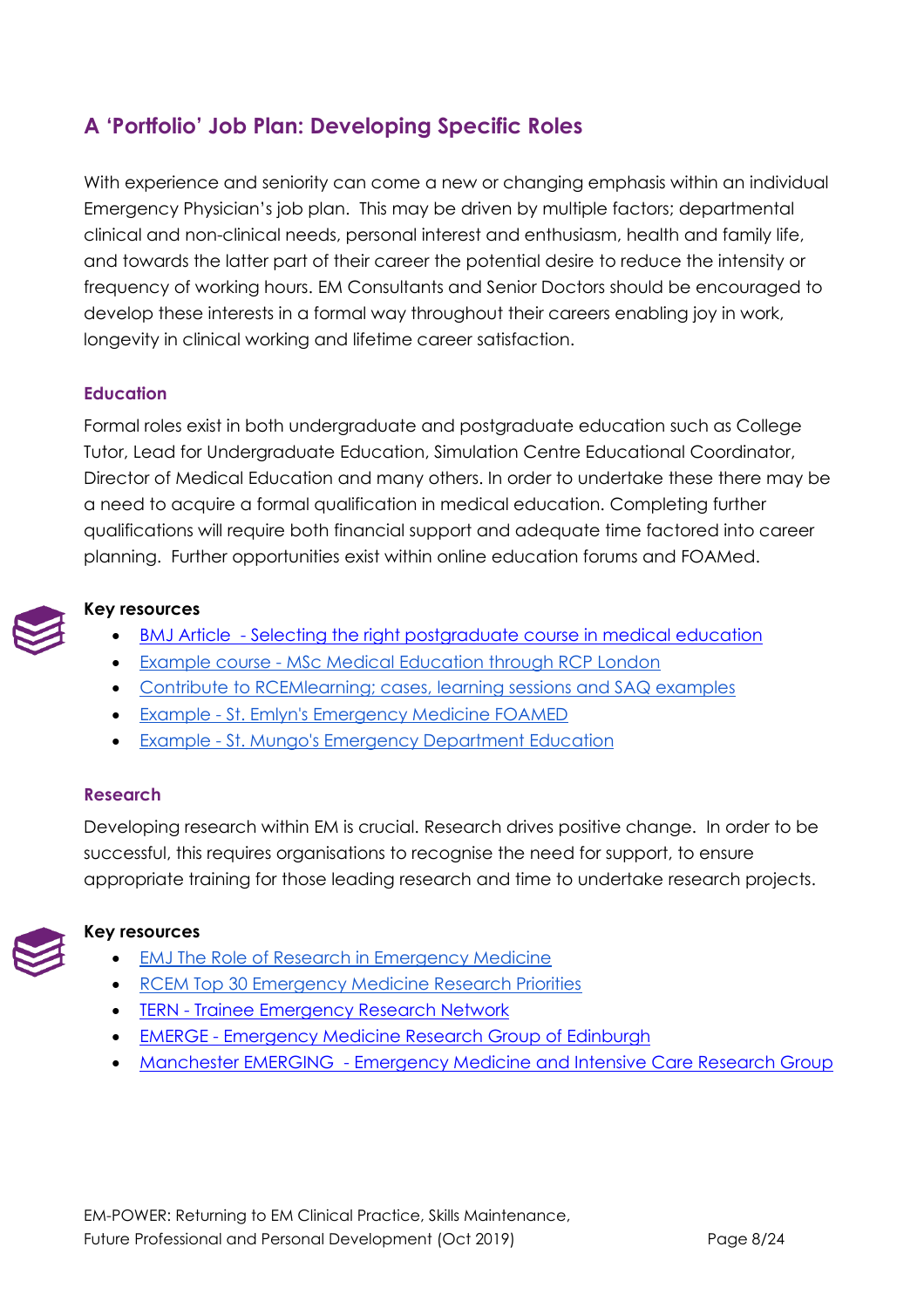## <span id="page-8-0"></span>**Coaching and mentoring**

Organisations that have measured the impact of mentoring initiatives have found a reduction in turnover among new staff, leading to savings in recruitment costs. In hospital care, mentoring has been shown to also reduce the incidence of errors among inexperienced staff by nearly 50%, leading to shorter hospital stays for patients.

In the ED, mentors can provide support and direction to aid in the development of their colleagues. This might be particularly suited to those with greater experience, skills, knowledge and understanding who have the ability to facilitate the development of more junior colleagues. There are formal qualifications and training in this regard that may be useful to senior EM doctors in supporting others.

### **Key resources**

- [BMA Progress Your Career -](https://www.bma.org.uk/advice/career/progress-your-career/mentoring) Mentoring
- Article [Mentoring in Emergency Medicine: the art and the evidence](https://www.ncbi.nlm.nih.gov/pubmed/20219162)
- EMTA [mentoring and bullying](http://www.emtraineesassociation.co.uk/mentoring-and-bullying.html)

### <span id="page-8-1"></span>**Leading in Quality and Safety**

Clinical Director, Medical Director and Associate Medical Director roles require developing skills in leadership and management beyond the day-to-day running of the ED. Taking a leading role within your own hospital site or NHS Trust may be appealing to those Emergency Physicians keen to further develop the strong leadership skills that are fundamental to our initial choice of career path.



## **Key resources**

- [RCEM Leadership Programme](https://www.rcem.ac.uk/RCEM/Exams_Training/UK_Trainees/Leadership_Programme/RCEM/Exams_Training/UK_Trainees/Leadership_Programme.aspx?hkey=0063ae18-b97a-4dba-aaf5-256743b1e3c3)
- [Project Lift Leadership Development](https://www.projectlift.scot/our-elements/leadership-development/)

### <span id="page-8-2"></span>**Being valued**

Organisations should recognise the pressures on established ED staff and ensure that mechanisms are in place to support staff and demonstrate that they are valued. Wellbeing should be embedded in organisation and departmental culture.

An EM Wellbeing week includes multiple themes, such as:

- Fatigue, shift-work and rotas
- Stress, burn-out and 'resilience'
- Making training work
- Healthy work < life balance

EM-POWER: Returning to EM Clinical Practice, Skills Maintenance, Future Professional and Personal Development (Oct 2019) Page 9/24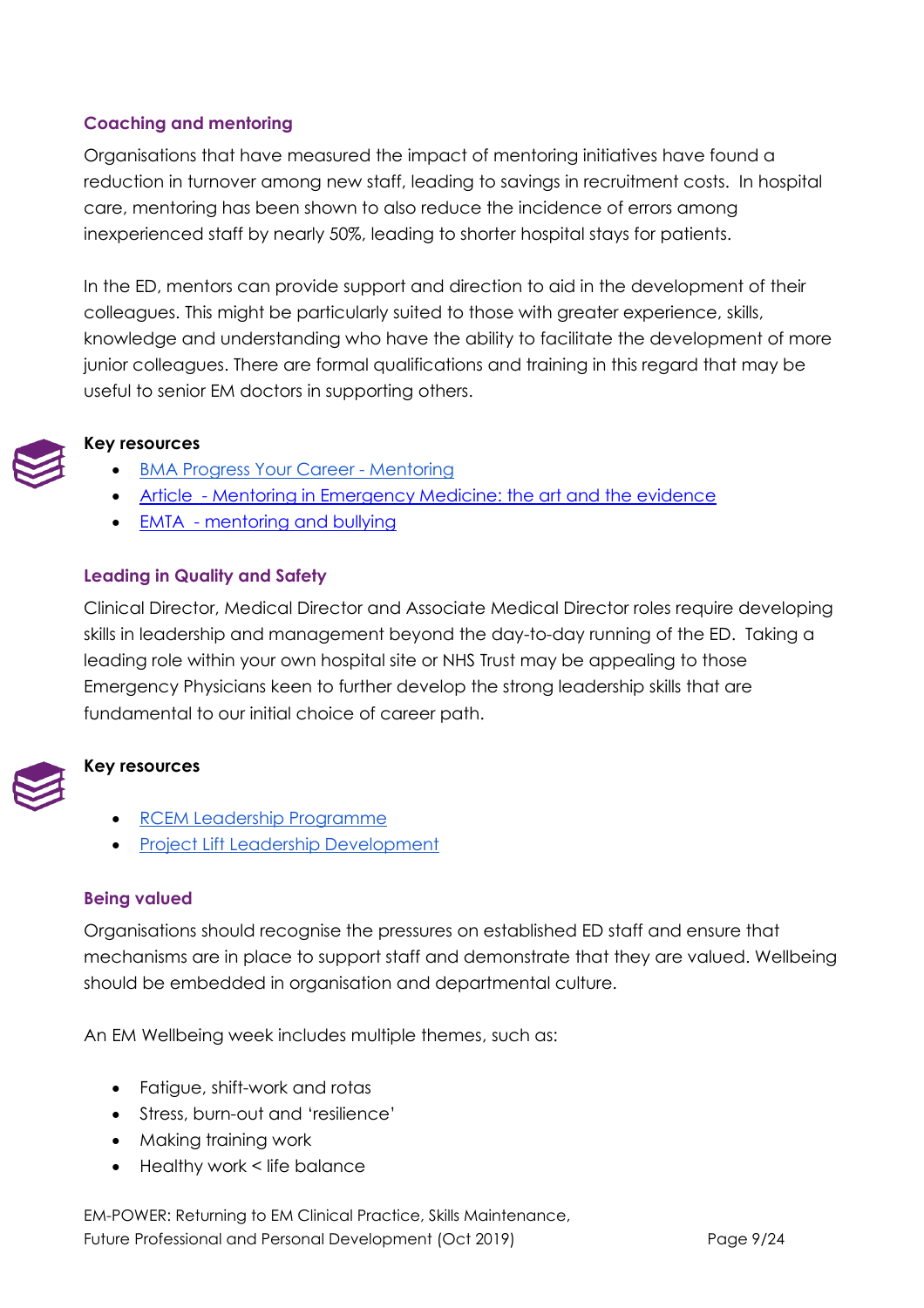• Mentoring and bullying



## **Key resources**

- RCEM [Wellness and Exercise](https://www.rcem.ac.uk/RCEM/About_Us/Celebration_Week/Wellness_and_Exercise.aspx?WebsiteKey=b3d6bb2a-abba-44ed-b758-467776a958cd)
- **[Civility Saves Lives](https://www.civilitysaveslives.com/)**
- [The Joyful Doctor](https://www.joyfuldoctor.com/)
- Emergency Medicine Trainees Association Wellbeing Week 2017
- [NHS Staff and Learners' Mental Wellbeing Commission Report 2019](https://www.hee.nhs.uk/sites/default/files/documents/NHS%20%28HEE%29%20-%20Mental%20Wellbeing%20Commission%20Report.pdf)

### <span id="page-9-0"></span>**Sharing our wisdom and experience with our colleagues**

According to the RCEM CPD Guidance published in August 2017:

"*Traditionally, CPD has been considered to consist of attendance at planned formal courses. However, not all CPD opportunities will be planned or formal but may arise spontaneously from your day-to-day practice. This can be one of the most valuable forms of CPD as it links directly to your everyday work. The College encourages you to identify, capture, and reflect on informal learning gained in this way.*"

Examples of informal CPD activities include:

- Attendance at departmental audit, governance and multidisciplinary meetings
- Journal Club
- Morbidity and Mortality reviews
- Observing colleagues in their practice or seeking their advice
- Reflecting on complex or challenging patients
- Reflecting on encounters with colleagues, trainees and other specialty doctors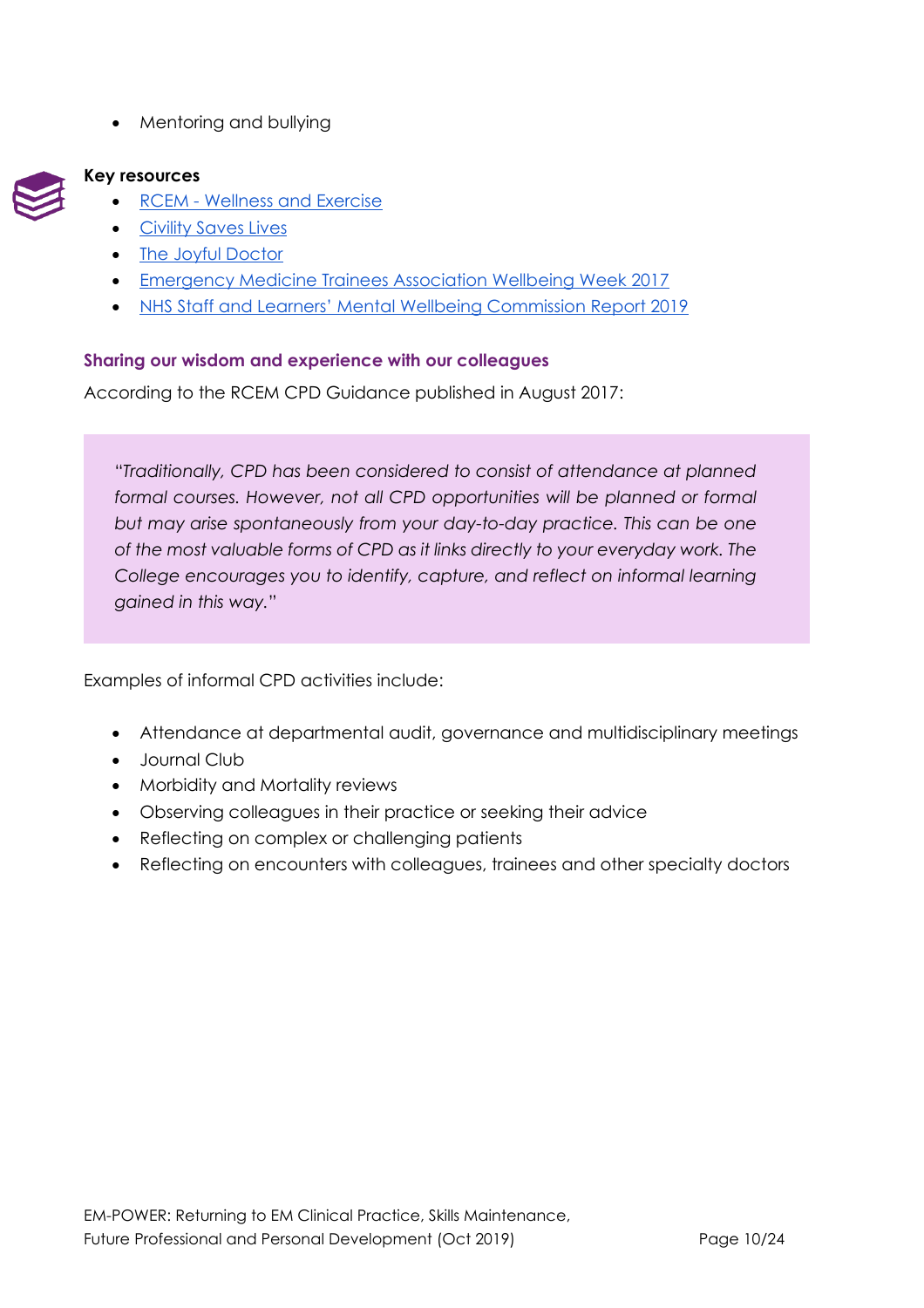## <span id="page-10-0"></span>**Personal experiences**

Be inspired as RCEM Fellows share their own experiences and valuable aspects of their own Continued Professional Development and how they have built both enjoyment and sustainability into their own EM careers:

*"My career has ended up going in a direction that I had no idea even existed, let alone was an option for me, when I first took up my Consultant post in 2006. This was only possible through investing in developing my own understanding and practice of leadership.*

*This might not seem like traditional CPD activity, but it has been a revelation to me, not only in becoming a more effective clinician and leader of teams, but also as a husband, father, brother, son and person. Leadership is hard, requires a high personal investment, and can seem daunting and exclusive to many. But it is also profoundly rewarding, fulfilling, and can achieve real impact with those that you care for and are there to serve. It is also accessible to everyone! There is a myriad of opportunities for growing your own leadership effectiveness, but perhaps the most straightforward starting point is believing that it starts with you. Invest in your own resources, and you might find that the treasure you seek has been within you all along."*

**Dr David Caesar / @EM\_Doc\_Caesar / www.projectlift.scot Consultant EM Head of Leadership and Talent Management Scottish Government Health Workforce Leadership and Service Transformation Directorate**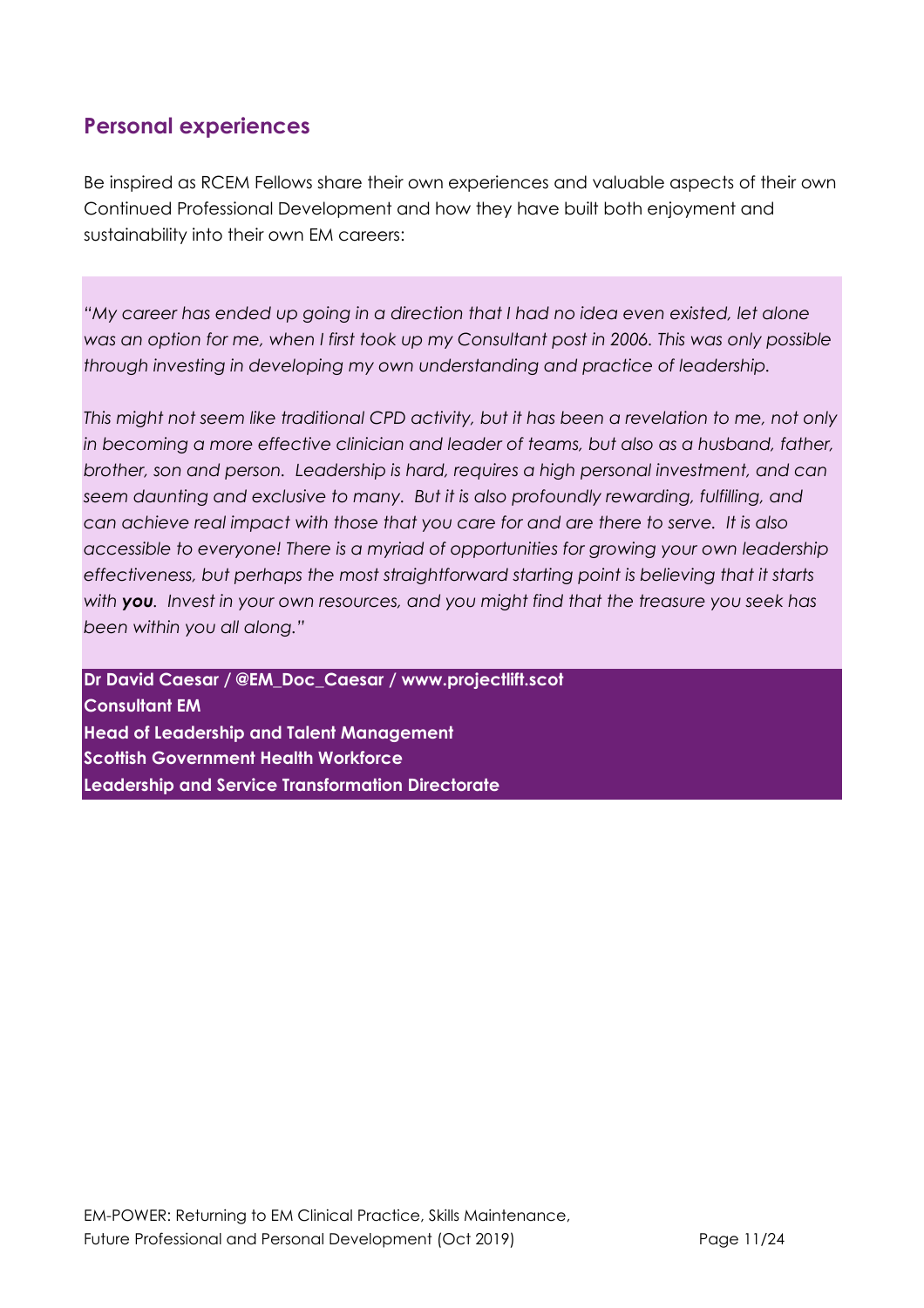*"I have found that a good way of maintaining a suitable work-life balance is to work in a variety of ways in a 'portfolio' type job plan. For me, that involves enough clinical EM time to retain my skills and confidence, part-time work in prehospital and retrieval medicine, and enough job planned time for teaching and training the next generation of emergency physicians. For others, that may involve some time in Acute Medicine, Intensive Care Medicine, Simulation training or myriad other related specialty interests.*

I also truly believe in planning a phased career with different goals and responsibilities in *our later consultant careers; for example, in the first decade of a consultant career, that*  job plan may include more out of hours and potentially overnight working, with a reduction *in this in the second career, and an option in the final 10 years of our careers to focus on oversight, leadership, management or teaching, sharing our experience and cumulative knowledge across departments and organisations.*

*To continue to work under the intense pressures we experience day-to-day is likely to be*  related to poor morale and occupational burnout throughout our working lives, but with *the option for working in a more 'office hours' role in our later careers we will hopefully provide long term sustainable and enriching careers for future generations of Emergency Physicians.*

Lastly, keeping up to date and current with new developments can prove challenging. *Online resources such as RCEM Learning, St Mungo's Podcast, St Emlyn's online clinical space and many, many more. #FOAMed provide a means for rapidly digesting new evidence, sharing and disseminating high quality peer-reviewed education content and brushing up on those clinical areas we may not have encountered for some time. I heartily recommend them to all consultants, at all stages of their careers!"*

**Dr John Paul Loughrey / @jploughrey Consultant EM & Retrieval Medicine West of Scotland**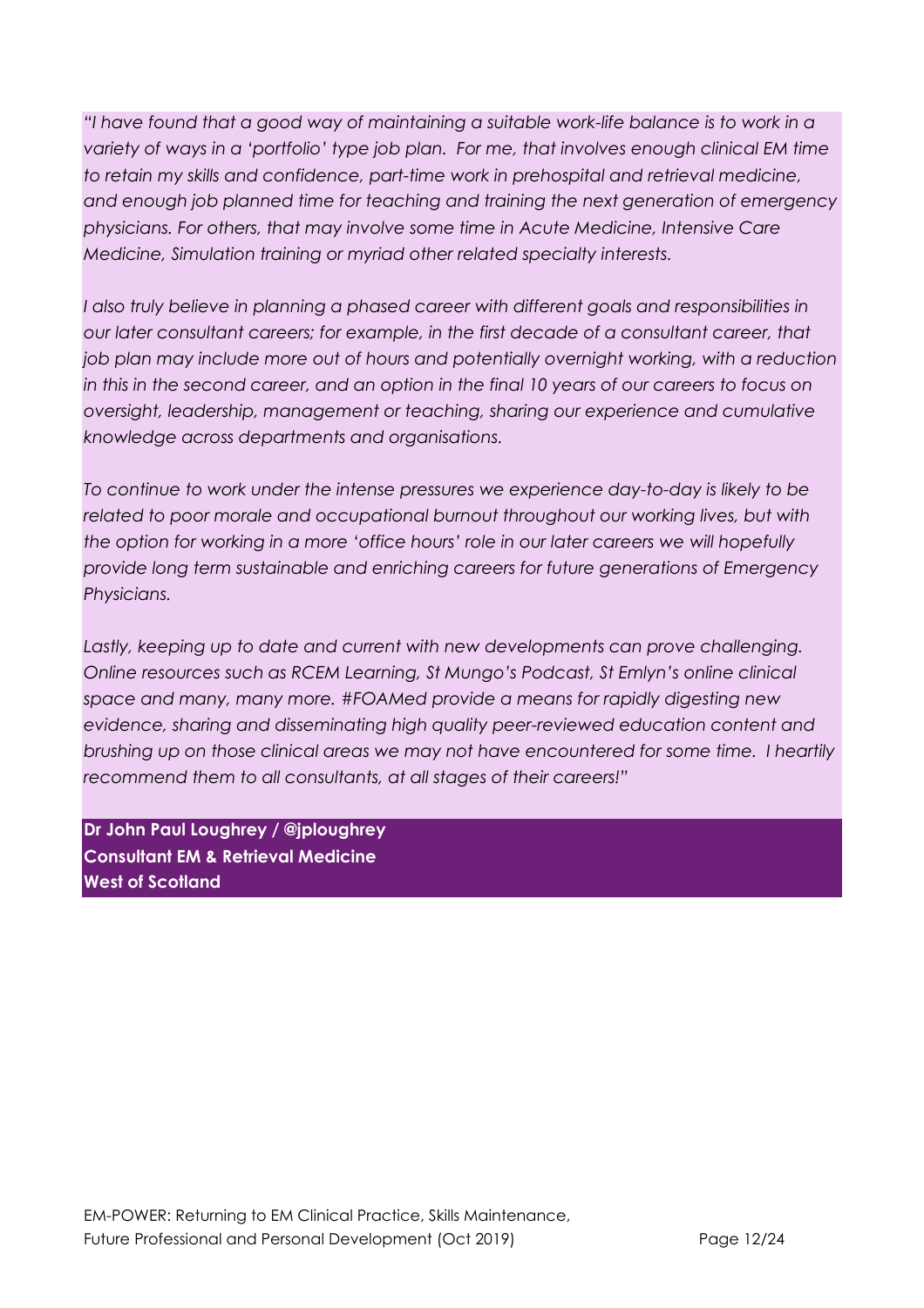*"For me, it is Educational Supervision because it's a privilege to witness and be part of the professional development of Doctors in training. Also, teaching, for the same reason, but also because I always learn something new!"*

**Dr Elspeth Pitt / @elspeth\_pitt EM Consultant**

*"So, what makes my job sustainable? I've noticed recently that most of my wonderful colleagues have what is trendily being called portfolio careers! There are very few who are purely clinically ED that have been a Consultant for more than three years. So, for me, five years in I find there are a few things that help make my job enjoyable, not take over my life, and make me still want to come to work every day. The most important two things are that I* work with a selection of great colleagues who *I* get along with and even socialise outside *work with. We all have our strengths. Don't get me wrong, we can argue, but we all pull in the same direction of great clinical care. The second is for me a short commute to work – I want to be home after a long day at work not sitting in traffic for hours.*

*The other bits for me, are around working pre-hospital for a HEMS service as part of my job planned NHS time, I couldn't work full-time and do it on top. This gives me patient contact and a type of clinical decision making that I don't do in hospital.* 

*My clinical supervisor role for trainees, for our clinical fellow and ACPs, is also important. I* learn from them and hopefully they learn from me – sometimes I could do with less *paperwork, but it does give us a chance to get off the shop floor and talk. I also help teach on a surgical skills cadaveric course that is brilliant to teach on; a truly multidisciplinary course with doctors, nurses, and paramedics from all over the country, and from lots of different clinical areas. I learn something every time and my muscle memory for doing these skills also improves. It may not be a significant part of my job time wise – but re-invigorates me every time I go. There isn't a fixed formula for everyone, you need to find what works for you and have the team around you who support this."*

**Dr Imogen Virgo / @ImogenVirgo EM Consultant UHCW**

EM-POWER: Returning to EM Clinical Practice, Skills Maintenance, Future Professional and Personal Development (Oct 2019) Page 13/24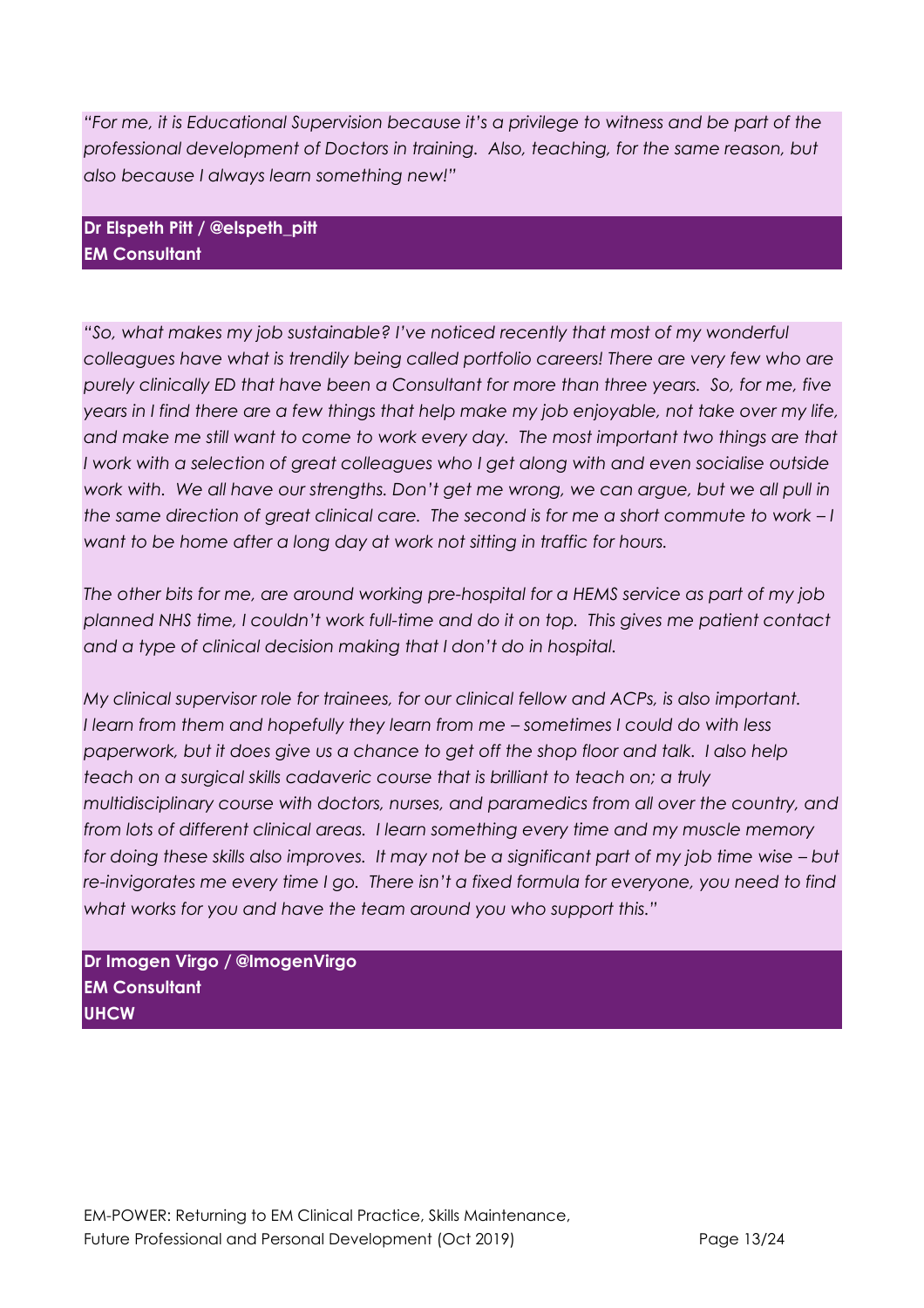*"All the things I do that aim to make patients get as good care whether they see a day 1 F2 or a Consultant. Education, pathways, guidelines, IT FOAM. Seeing patient care get better is just amazing."*

**Dr Fiona [Bowles](https://twitter.com/FeeBowles) / [@FeeBowles](https://twitter.com/FeeBowles) PEM and EM Consultant** 

*"I'm a dual EM and ICM Consultant. I love Emergency Medicine. However, given ongoing overcrowding pressures, doing multiple clinical shifts in a row can sometimes feel like a bit of a grind.*

*I find that my clinical shifts in ICM can act as a counterbalance; there's still the same great team approach that we benefit from in the ED but in ICM I get to manage critically unwell patients (the most interesting patients in the hospital for me) over a longer period of time, to get involved in more aspects of their condition, to have the time to see treatment plans take effect and to understand what matters to them, tailoring treatment accordingly. My Intensive Care and Anaesthetic colleagues are also fantastic, and we all benefit from asking each other's opinions in difficult cases.* 

*I benefit from multiple other specialist interests away from the EM shop floor. Intensive Care Medicine, Simulation Training and leading Morbidity & Mortality meetings all allow me to*  work with colleagues in different forums, and to share learning and practice other skills that *compliment my EM work.* 

*I'm lucky to work in a large department where so many of our consultants have additional specialist interests or have dual trained with other specialties. We share our learning; I get to chat through funny, crazy, tough times with colleagues and benefit from their expert views on subspecialist topics. It helps keep things interesting!*

*As a trainee, I felt that my study leave was used up mainly for ticking boxes: Mandatory ALS / APLS / ATLS courses or attending professional exams. Now that I'm a consultant, I feel like I can finally use my study leave to enhance my own professional development. I choose challenging and interesting courses and conferences - and it's great!"*

**Dr Craig Walker / @CW\_EM\_ICM Consultant EM & ICM Royal Infirmary Edinburgh**

EM-POWER: Returning to EM Clinical Practice, Skills Maintenance, Future Professional and Personal Development (Oct 2019) Page 14/24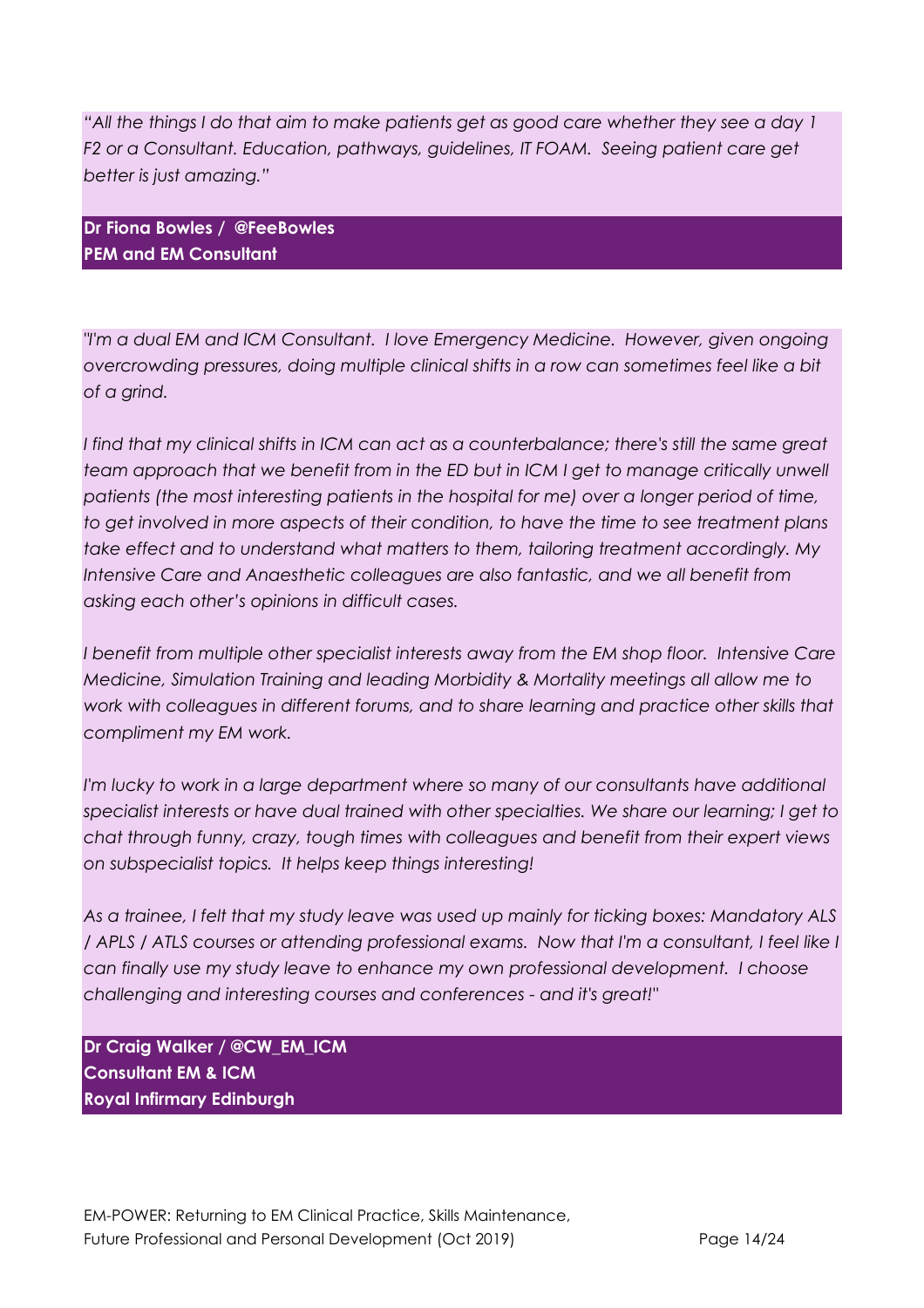*"The highlight for me is my work with RCEM, being part of a different ED team working together to achieve our goal.* 

*Instead of moaning about parts of the curriculum and examinations, it's refreshing to be part of the team that invokes change; hopefully for the better, and ensures our curriculum and exams are fit for purpose. It makes me proud of our specialty and it gives me a break from the sometimes relentlessness of the shop floor. I feel like a valued member of the RCEM team.* 

*I also really enjoy having time to teach on courses, I have insight into being very distracted on the shop floor. The intensity of work in our ED doesn't afford us the time to do anywhere near the amount of on the shop floor teaching I would like to do. Teaching on courses, especially the OSCE prep course, gives me the time to coach our higher specialist trainees."*

**Dr Fiona Hunter / @feefifofum999 Consultant EM Deputy Lead Primary FRCEM Exam** 

*"Developing the education programme within the ED for all levels seniors, juniors, nurses and students. Constantly thinking and implementing innovative concepts to see if they work. Sometimes there's success, and sometimes not! It makes it more challenging! Also, I really enjoy quality improvement work."*

**Dr [Kim](https://twitter.com/KimKilmurray) [Kilmurray](https://twitter.com/KimKilmurray) / [@KimKilmurray](https://twitter.com/KimKilmurray) Specialty Doctor Senior Clinical Teaching Fellow & Honorary Clinical Lecturer**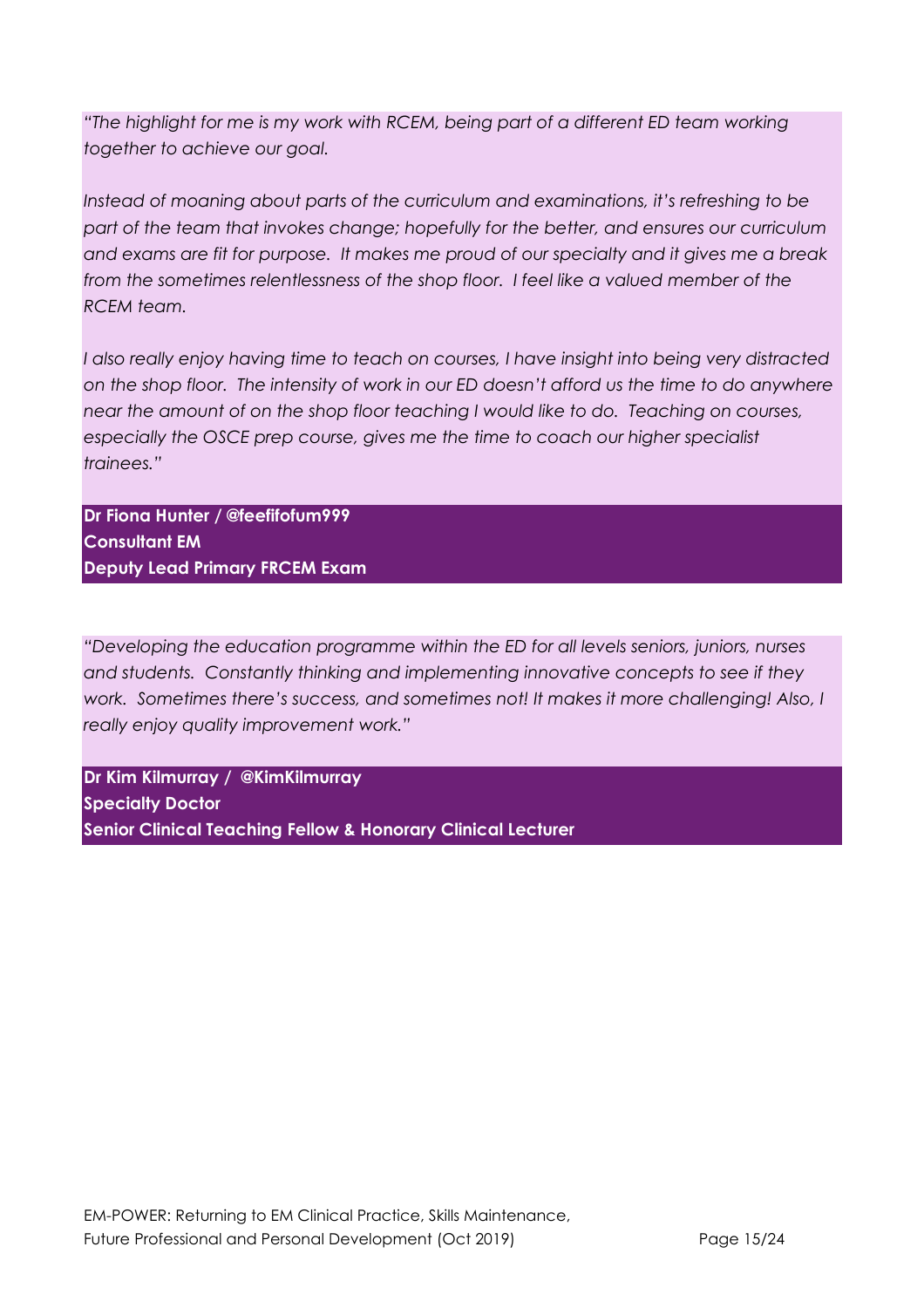*"I guess I would say that it is good to be involved in something other than shop floor all the time to help prevent burnout. I think each should consider their motivation for a special*  interest, variety, career progression, or adding another string to their bow, so possibly being *more flexible/adaptable if circumstances change. For me, variety and interaction with other professionals from different branches of practice are important.* 

*I am involved in educational activities; any sort of teaching, but particularly simulation and advanced life support/trauma-for UG/PG/ANP/nurses. Keeps my learning up to date. If I was not at the aged end of my career, I would fancy doing ergonomics/HF certification.*

*Peer support is increasingly necessary and has given me opportunity to work with similarminded folk from medicine, chaplaincy, aviation, military, prehospital, and other emergency services.*

*Being a BMA rep gives insight into the 'big picture' in the organisation and the NHS as a whole and can help advocate for colleagues. It's important to take advantage of available funding e.g. the SAS development fund.*

*On a slightly different tack, I was involved with hospital colleagues as we wrote and produced a panto for the ED staff which was great fun. And we should not forget 'social' teambuilding activities, which may not be strictly educational!"*

**Marion McNaught / @marion\_mcnaught Emergency Medicine Staff Grade Doctor NHS Ayrshire & Arran LNC Chair**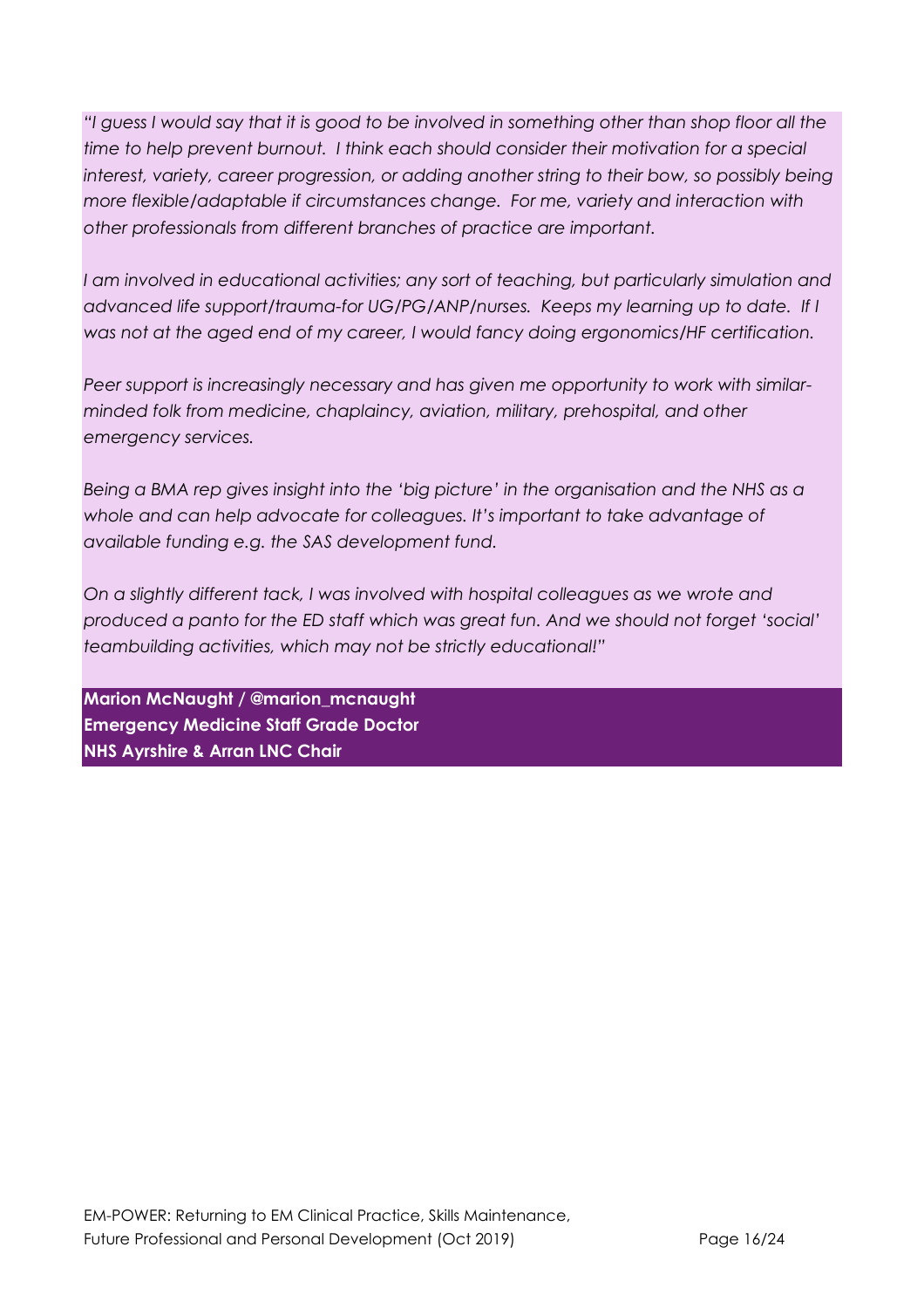*"Portfolio careers can be challenging and require thought to maintain and develop clinical skills and knowledge across the width of EM. I have had to think carefully how many DCC I have and how they are used to ensure I continue to add value to each clinical shift and guard against core EM skill degradation.* 

*A huge amount of my informal learning is from offline chats with the group I share an office*  with, who are thoughtful storytellers, not just discussing just the weird and wonderful but *challenges of leadership, communication and team working. Following up patients to reinforce mental models and checking that clinical fact that you weren't sure of is crucial.*

*I am incredibly fortunate to have roles in simulation, research & innovation as a newly appointed Consultant within a department that supports our groups activity (EmQuire) and sees the benefit of being a research active department.* 

*Education roles demand credibility and simulation delivery/design encourages review of current practices and promotes critical thinking of personal and team performance. Encouraging trainees to ask questions early and together to pick options that help to identify gaps requires confidence to expose potential shortfalls but is hugely valuable. Research and innovation requires curiosity and has the huge benefit of promoting collaboration with motivated experts across specialties.* 

*A major work stream is digital health and AI and spending time out with medicine with tech designers, data scientists, and psychologists challenges your own assumptions.* 

*Portfolio careers can refresh and rejuvenate and crossing borders with other disciplines and specialities provides a different perspective on EM and our role and value. My advice: find colleagues that encourage your development and continue to be curious."*

**Dr David J Lowe / @djlmed Consultant EM**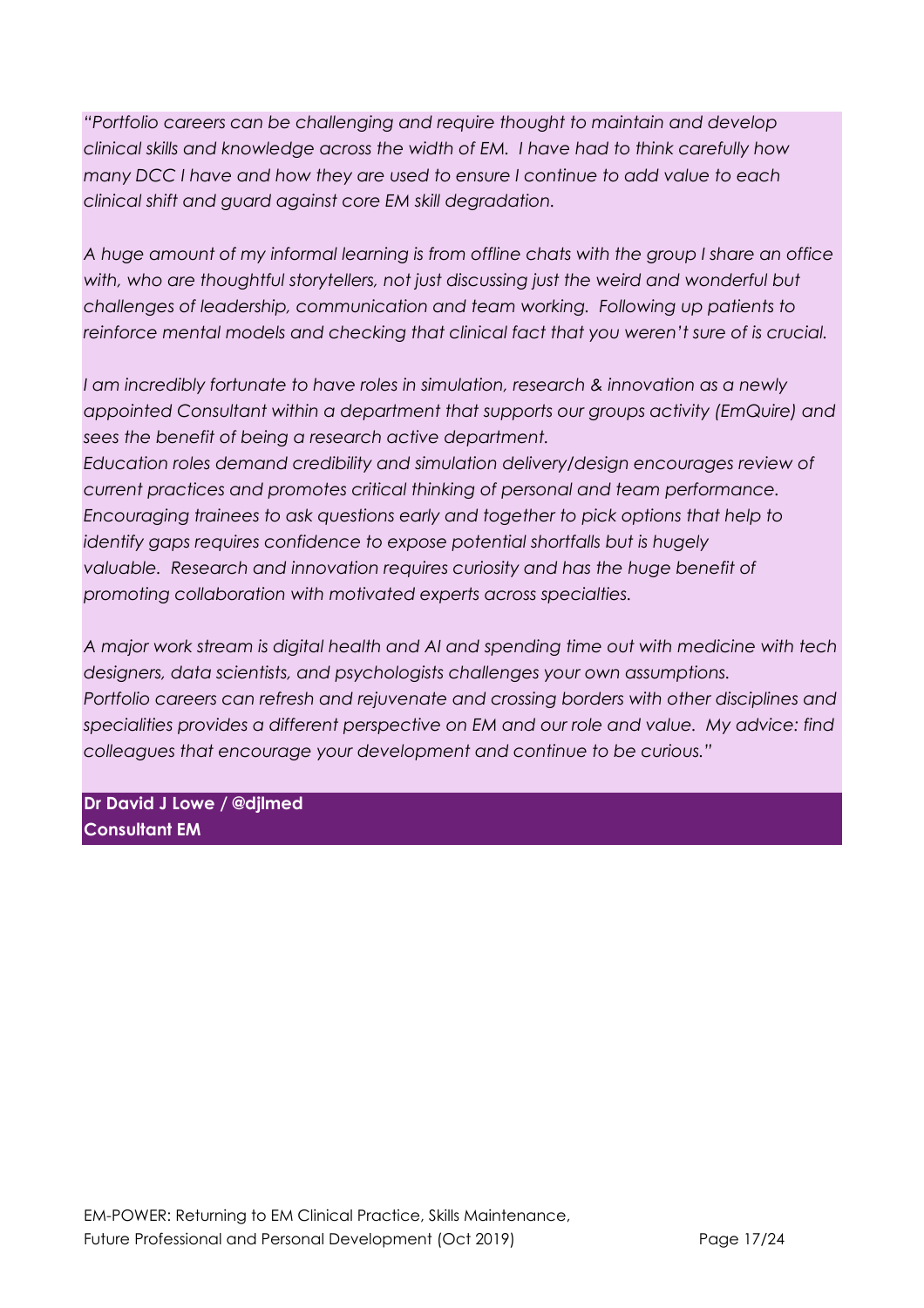# <span id="page-17-0"></span>**Returning to Clinical Practice in EM**

The changing population of EM doctors means that there are increasing numbers of doctors taking time out of clinical practice for medical, personal or parental reasons1. Returning to work in EM after a period of absence presents challenges from clinical, leadership and communication perspectives: confidence in all these areas can be improved with appropriate focus, support and preparation.

RCEM promotes a structured return to clinical practice in EM after a non-clinical absence of greater than three months. The return to clinical practice should be supported, safe and sustainable.

## <span id="page-17-1"></span>**Support**

Returning to clinical practice in EM after an absence of greater than three months from clinical work should trigger an assessment of the individual's needs and consideration of potential requirement for support on their return. The evidence base on doctors returning to clinical practice is varied and not extensive. It is clear that both knowledge and skills degrade with time out but the rate of this is dependent on multiple factors, often specific to the individual.

Key factors appear to be:

- Skill and experience level prior to absence
- Individual doctor's age at time of absence
- Length of time away from work

On returning to work, a doctor's clinical confidence is often reduced and may require time and support to be regained. Recognition of the need to discuss this (in advance of return) with the returning doctor and produce an individual plan to enable safe and supported return to clinical practice is extremely important. Doctors should be aware of support resources available (see end of document) and have planned reviews / mentor meetings during their return period. An expectation for doctors to 'crack on and cope' is not appropriate.

<sup>1</sup> British Journal of Hospital Medicine, September 2018, Vol 79, No 9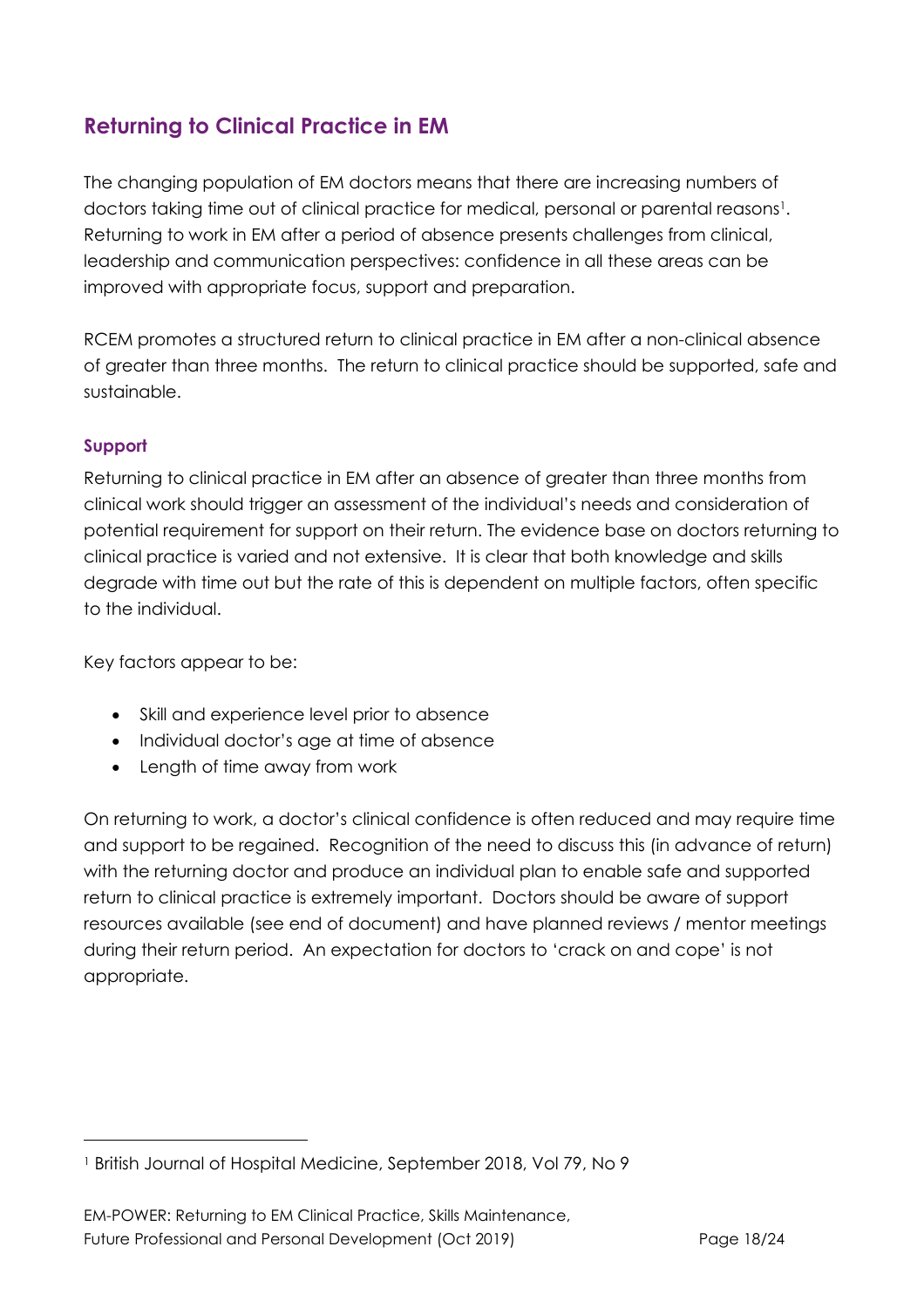## <span id="page-18-0"></span>**Safety**

It is important that patient and department safety not be compromised due to a temporary mismatch of ability and expected functionality when a doctor returns to clinical practice. The GMC states that it is an individual doctor's responsibility to ensure they are fit to practice, including keeping knowledge and skills current. This may be difficult during time away. Therefore prior to and upon returning to work the clinician should make use of available resources including online learning, RCEM bulletins, return to practice courses and life support updates.

It may be that the returning doctor needs a dedicated amount of SPA time on return to allow for this; this should be discussed with the department with enough notice to allow rota planning.

Some doctors may also benefit from a supernumerary period on return. This should also be discussed with the department. An ED has a responsibility to its patients to ensure their doctors are safe. It also has a responsibility towards its staff to support them with specific development needs to this effect.

### <span id="page-18-1"></span>**Sustainability**

Promoting sustainable careers in EM may mean a greater number of doctors taking time out from clinical practice to explore other career and life enhancing opportunities. This is encouraged to compliment a successful sustainable career in EM. A robust, structured and supported return to clinical practice as a standard within EM aims to promote this. It also will help clinicians to experience a successful, smooth supported transition back into work, minimising anxiety and boosting confidence. This will be in the long-term best interests of the ED, the staff and the patients.

### <span id="page-18-2"></span>**Trainees and junior clinicians**

Junior doctors and doctors in training are increasingly requesting time out of training for a variety of reasons. They are at potentially increased risk on returning to work as they have a more limited experience in EM. HEE has recognised doctors in training require support on returning from absence and has a funded programme (SuppoRTT) to highlight and address individual trainees' needs on returning to clinical practice. EM doctors in training are encouraged to use the resources available via their local deaneries which include free return to training courses, free coaching and funding for supernumerary period on return. An example of a regional 'Return to Training in EM' guideline can be found in the resource list.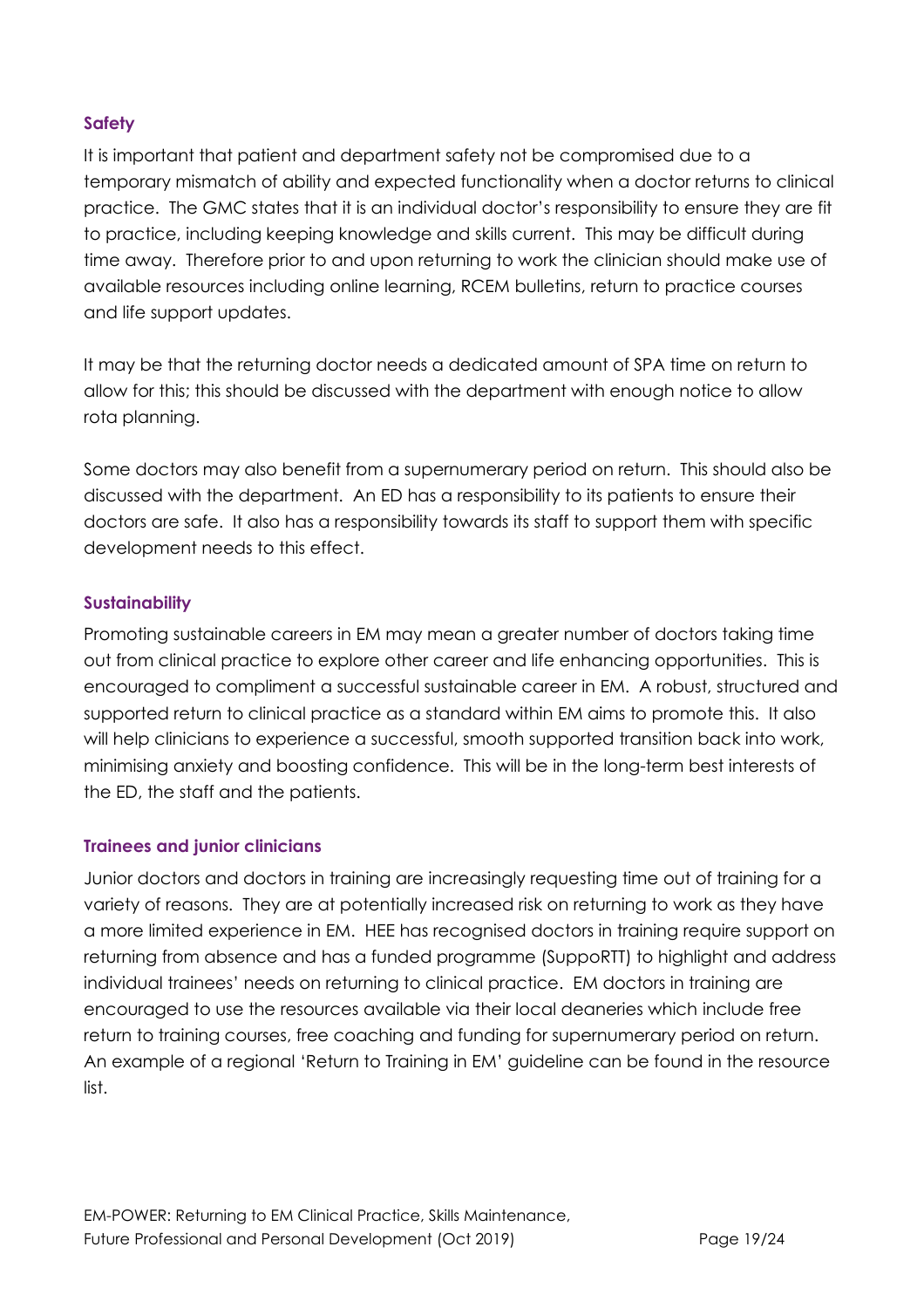## <span id="page-19-0"></span>**Suggested process for a clinician returning to CP in EM**

The expectation is that every doctor returning to CP will require some degree of support.

### **Pre-Absence**

• Consider resources / PPD whilst absent

### **Pre-Return**

- 8 -12 weeks prior to return
- Meet with mentor / supervisor to discuss any needs
- AoMRC 2017 guideline has useful proforma (see resources)
- Consider shift allocation on return:
	- More SPA time
	- Supernumerary shifts
	- When appropriate to manage shop floor
- Consider essential skills update (life support, airway, return to practice courses)
- Appropriate SPA time
- Transparent process allowing colleagues to be aware the doctor is returning from absence
- Review with supervisor or mentor within first two weeks of return

### <span id="page-19-1"></span>**Resources to support an EM doctor returning to clinical practice**

There are resources available to guide EM Doctors of any training stage as well as senior staff and Consultants. Some are generic, some geographic and some specific to the reason why you (or a doctor you might educationally supervise) might have had time away from the clinical work of the ED. These include:

- Maternity / Paternity Leave
- Parental Leave
- Career break / Sabbatical
- Working abroad
- Carer's leave
- Military leave
- OOPE (Out of programme experience)
- OOPR (Out of programme research)
- OOPT (Out of programme training)
- Sick leave
- Burnout
- Return after Practice Concerns

Health Education England has committed to supporting trainees to return to training after a period of extended absence (three months or longer). The Supported Return to Training

EM-POWER: Returning to EM Clinical Practice, Skills Maintenance, Future Professional and Personal Development (Oct 2019) Page 20/24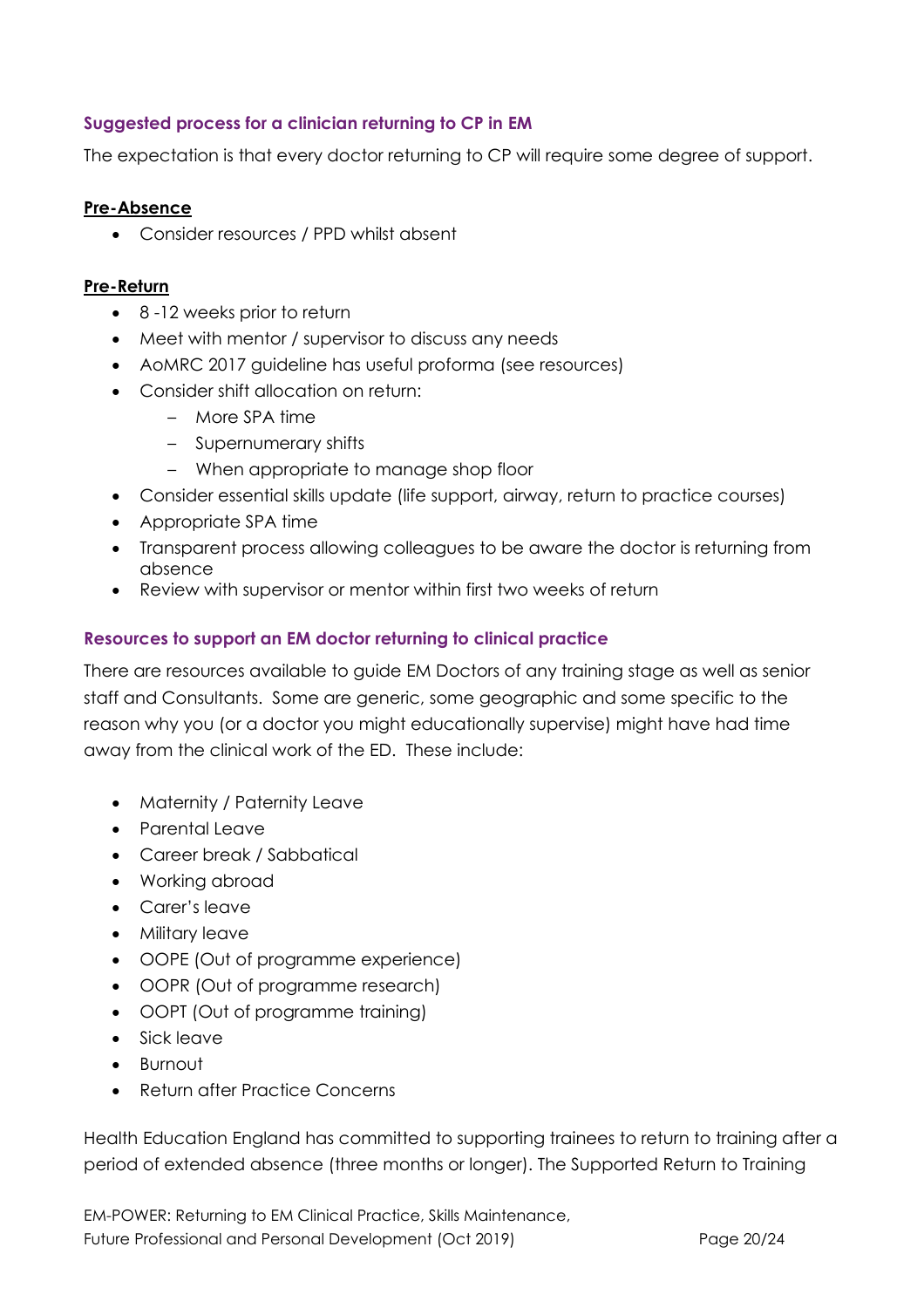(SuppoRTT) initiative aims to support trainees with their confidence, skills and knowledge so that they can safely and confidently return to practice within their training programme.

HEE have created a short animated guide to SuppoRTT which can be viewed [here.](https://www.hee.nhs.uk/our-work/supporting-doctors-returning-training-after-time-out)

The Thames Valley School of Emergency Medicine has recently developed some excellent online resources specifically outlining guidance for EM doctors returning to clinical practice that we would highly recommend. These are:



### **Key resources**

- [Thames Valley Return to Training page](https://www.tvsem.co.uk/return-to-training)
- [At a glance summary](https://docs.wixstatic.com/ugd/cdad09_867b73d80ed1491d9346b72574ec80e1.pdf)
- [Full guide including skills checklist](https://docs.wixstatic.com/ugd/cdad09_b8d9575af51841928e0a36e242a936c8.pdf)

Another useful resource is Practitioner Performance Advice: [NHS Resolution.](https://resolution.nhs.uk/services/practitioner-performance-advice/) This provides a confidential helpline to give individuals advice on any personal performance concerns you might have - either pre-emptive or current. The service can be used as a sounding board or to formulate action plans and help navigate the system.



## <span id="page-20-0"></span>**Existing Generic Guidance on Returning to Practice (RTP)**

- Academy of Medical Royal Colleges [Return to Practice Guidance \(Revised\) -](http://www.aomrc.org.uk/wp-content/uploads/2017/06/Return_to_Practice_guidance_2017_Revison_0617-2.pdf) June [2017](http://www.aomrc.org.uk/wp-content/uploads/2017/06/Return_to_Practice_guidance_2017_Revison_0617-2.pdf)
- [Academy of Medical Royal Colleges -](http://aomrc.org.uk/wp-content/uploads/2016/06/Return_to_practice_0412.pdf) Return to Practice Guidance April 2012
- BMA [Returning to Clinical Practice -](https://www.bma.org.uk/advice/career/applying-for-a-job/returning-to-clinical-practice-after-absence/preparing-for-a-return-to-work) Preparing for a return to work
- Health Education England [Supported Return to Training](https://www.hee.nhs.uk/sites/default/files/documents/Supported%20Return%20to%20Training.pdf)
- SuppoRTT [Supported Return To Training -](https://heeoe.hee.nhs.uk/psu/supported-return-training) HEE
- GMC [Skills Fade Literature Review](https://www.gmc-uk.org/about/what-we-do-and-why/data-and-research/research-and-insight-archive/skills-fade-literature-review)
- [Physicians re-entering clinical practice: characteristics and clinical abilities -](https://www.ncbi.nlm.nih.gov/pubmed/21425360) 2011
- [Return to Work Advice from the Medical Women's Federation](http://www.medicalwomensfederation.org.uk/advice-support/return-to-work-advice)
- NHS Resolution Back on Track [a good practice guide](https://resolution.nhs.uk/resources/back-on-track-a-good-practice-guide/)
- BMJ Careers [Returning to clinical training after maternity leave](https://www.bmj.com/content/347/bmj.f5965)
- BMJ Careers [Taking time out of training](https://www.bmj.com/content/351/bmj.h5460)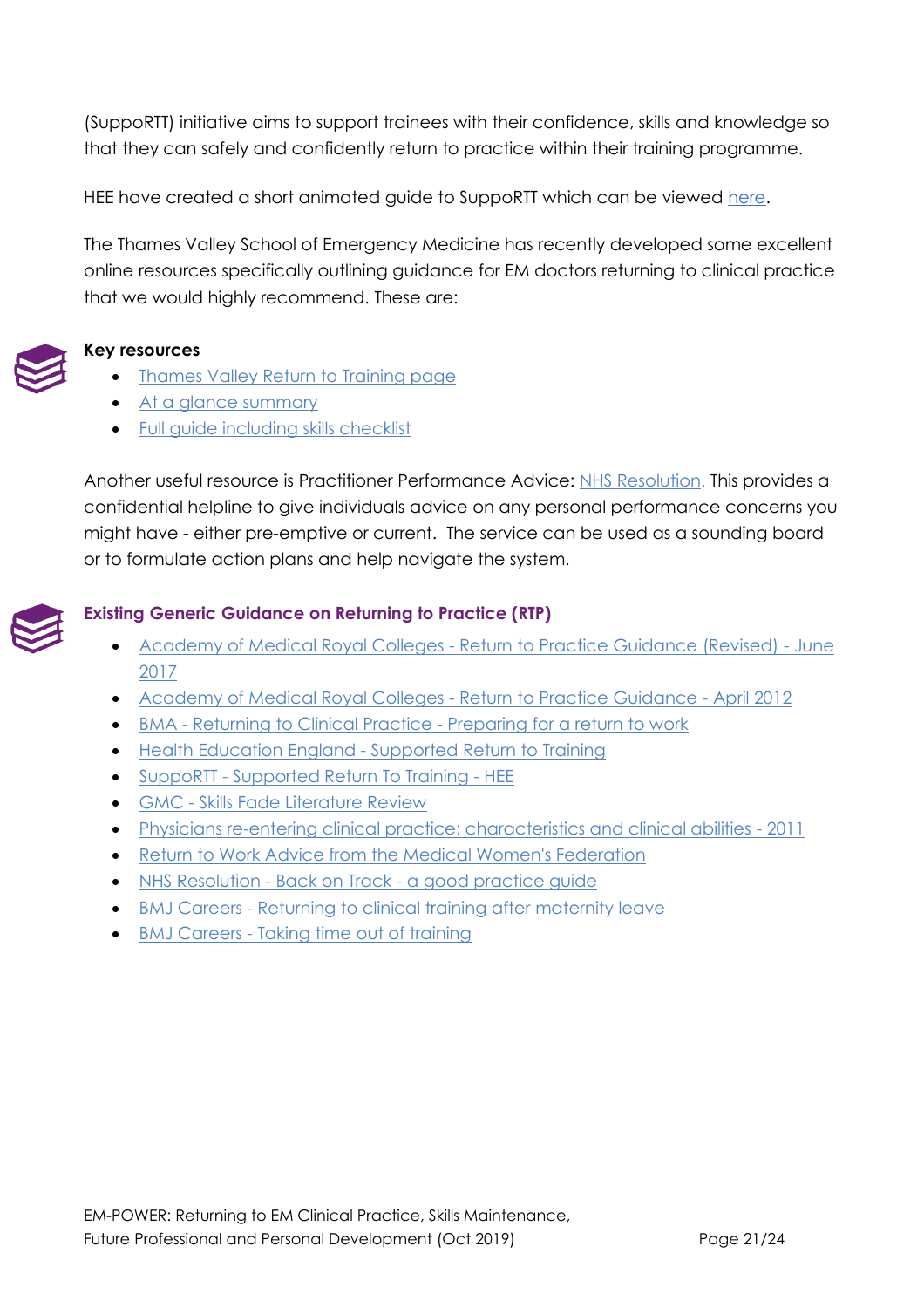## <span id="page-21-0"></span>**Existing Guidance: Other Specialties (Non-EM) & Educational Courses**



- JRCPTB [Guidelines on return to practice \(RTP\) after a period of absence](https://www.jrcptb.org.uk/sites/default/files/JRCPTB%20GUIDELINES%20ON%20RETURN%20TO%20PRACTICE.pdf)
- RCOA Course [GAS again \(Giving Anaesthesia Safely again\)](https://www.rcoa.ac.uk/GASAgain)
- [RCPCH London School of Paediatrics -](https://londonpaediatrics.co.uk/blog/paediatric-return-to-acute-clinical-practice-course-pracp-2019/) PRACP Paediatric Return to Acute Clinical [Practice Course 2019](https://londonpaediatrics.co.uk/blog/paediatric-return-to-acute-clinical-practice-course-pracp-2019/)
- [GMC article -Praise for the PRACP course](https://www.gmc-uk.org/education/how-we-quality-assure/sharing-good-practice/supporting-those-returning-from-a-break-in-clinical-work)
- [Return to Practice Guidelines for Nursing Staff HEE 2014](https://www.hee.nhs.uk/sites/default/files/documents/HEE%20Return%20to%20practice%20-%20Review%20of%20the%20Landscape%20Apr%202014.pdf)
- NHS Health Careers [Returning to Medicine](https://www.healthcareers.nhs.uk/explore-roles/doctors/returning-medicine)

### <span id="page-21-1"></span>**Examples of Existing Generic Guidance from Specific UK Areas**

- Health Education West Midlands [Returning to Work, Return to Training](https://www.westmidlandsdeanery.nhs.uk/Portals/0/Key%20Doc%20for%20Homepage/Return_to_Training_approved%20May%202013.pdf)
- Wessex Deanery Policy [Return to Training Scheme](http://www.wessexdeanery.nhs.uk/pdf/Final%20Return%20to%20Training%20Policy%20-%20August%202012.pdf)
- Scotland Deanery [Return to Clinical Practice Advice for Trainers and Trainees](http://www.scotlanddeanery.nhs.scot/trainee-information/support-for-trainees/return-to-clinical-practice/)

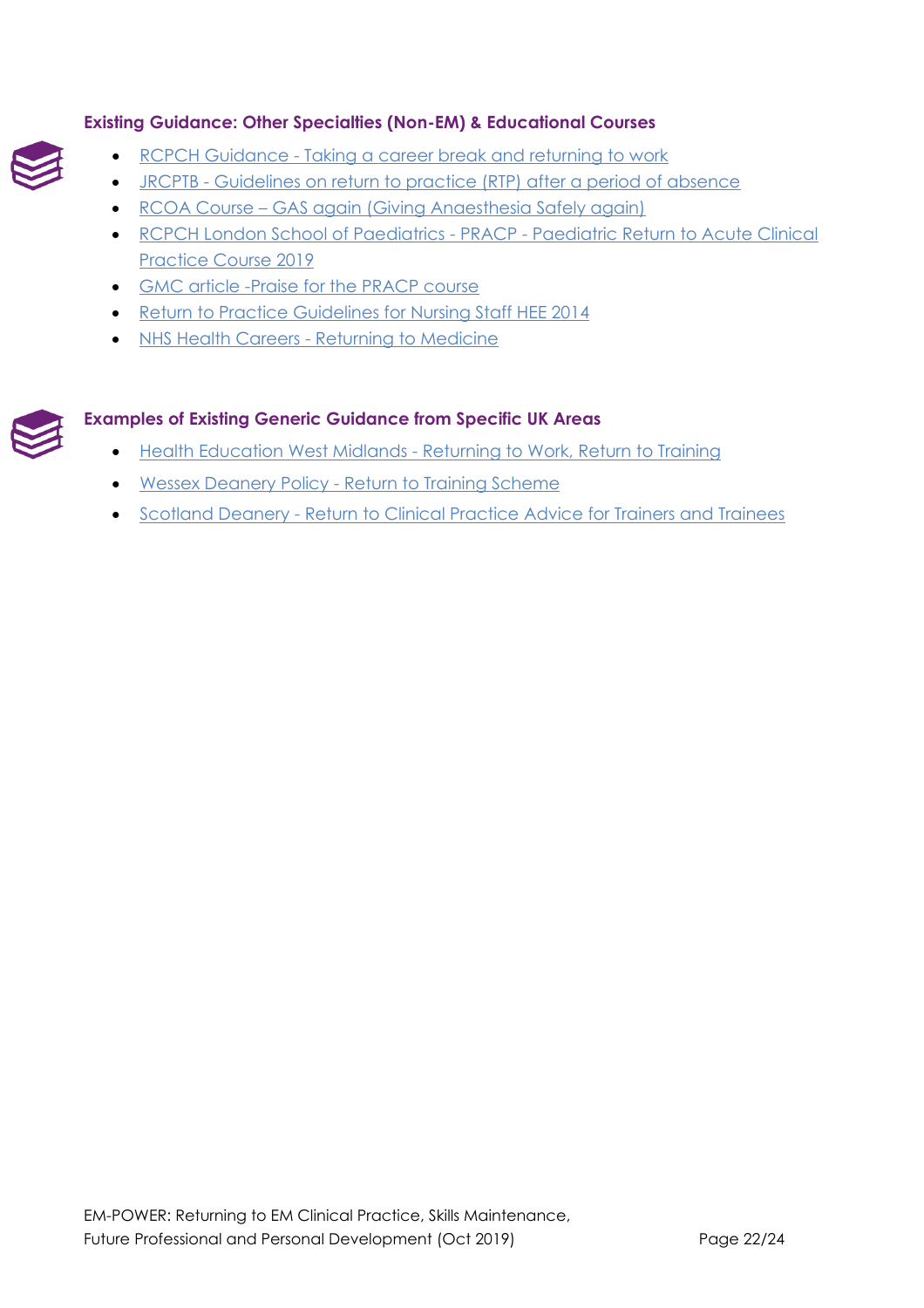# <span id="page-22-0"></span>**About this document**

## **Authors**

Laura McGregor Fiona Rae Ruth Carter First published in October 2019

### **Acknowledgments**

RCEM Sustainable Working Practices Committee

### **Review**

Usually within three years or sooner if important information becomes available.

### **Conflicts of interest**

None.

### **Disclaimers**

External website links: RCEM makes no warranties, representations or undertakings about any content including, without limitation, any as to the quality, accuracy, completeness or fitness for any particular purpose of such content of any external websites.

Furthermore, RCEM does not endorse or approve the content of any such websites, nor will RCEM have any liability in connection with any of them including, but not limited to, liability arising out of any allegation that the content of any such websites infringes any law or the rights of any person or entity.

**Research recommendations**

None.

**Audit standards** None.

**Key words for search** Return to practice, sustainability, CPD, skills maintenance